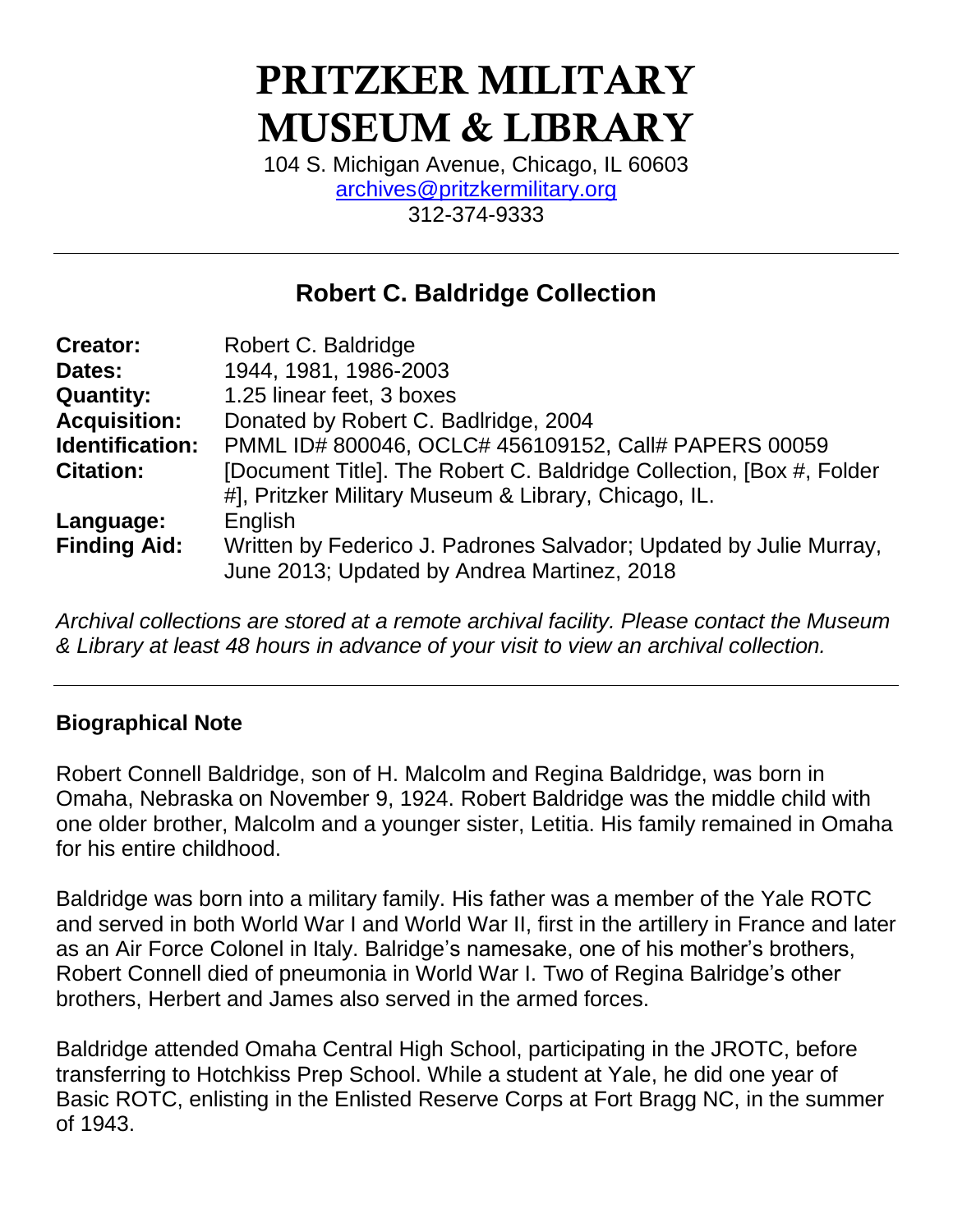During World War II, he served over two years in Europe with the 34th Field Artillery Battalion within the 9th Infantry Division. He joined the 9<sup>th</sup> in England after skipping ASTP (Army Specialized Training Program). Baldridge participated in the battle of Normandy and of the Bulge as the 34<sup>th</sup> was part of the First Army. He received the Bronze Star and left military service as a 2nd Lieutenant.

After the war, he graduated from Yale in 1948 with a B.A. Baldridge's professional career developed around the textile industry in New York City. He was member of the 9<sup>th</sup> Infantry Division Association, director of the National Order of Battlefield Commissions, and trustee of the Village of Lawrence NY. He is the author of *Victory road* (1995), as well as several articles and papers presented at conferences.

Robert C. Baldridge died on February 19, 2005.

# **Scope and Content of the Collection**

The personal papers of Robert C. Baldridge mostly consist of correspondence and materials relating to his continued interest in the Yale University ROTC. Papers include handwritten and typed letters; news clippings; essays written by Baldridge; and ROTC recruitment brochures ranging in dates from 1986 to 2001.

## **Arrangement**

The collection is divided in three series. Within each series, the items are arranged chronologically into subject folders, housed in 3 boxes.

### **Series One: Personal Papers, 1944, 1981, 1986-2003, n.d., Box 1**

Description: The bulk of the series is Baldridge's correspondence with friends and professionals. Its content revolves around two main topics, bringing back ROTC at Yale, and military books including his Victory Road. There are also newspapers clippings, Baldridge work published or unpublished, and research notes.

### **Series Two: ROTC Related Material, 1986-2003, n.d., Boxes 2-3**

Description: This series include brochures, application forms, flyers, news clippings, presentations, and listings of ROTC units. ROTC recruitment brochures range from 1986 to 2001.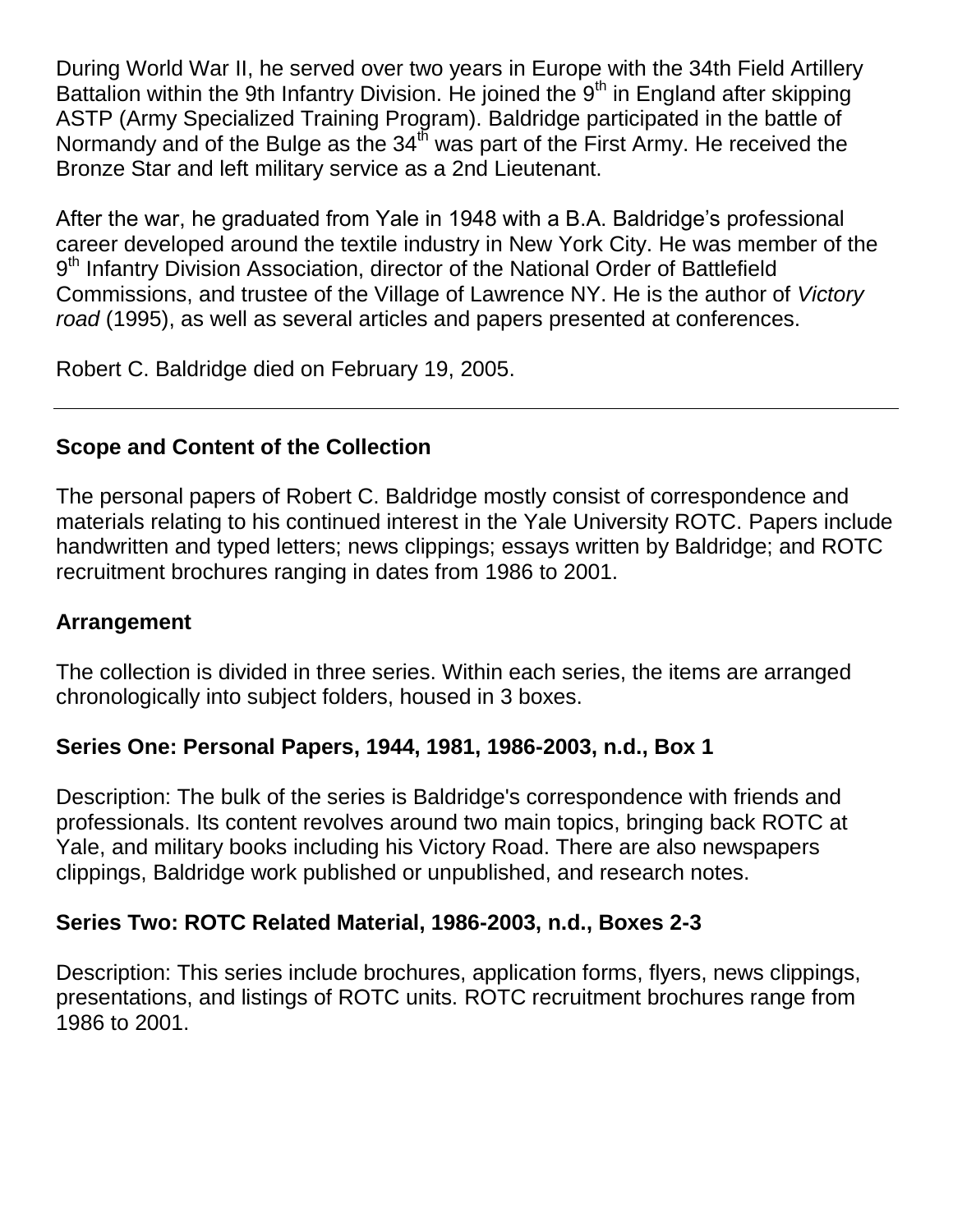#### **Series Three: Photographs, 1990-1997, n.d., Box 3**

Description: Six diverse pictures that range from 1990 to 1997, including a picture from Princess Maria Luisa of Bulgaria, a V-2 rocket, a van donated to Yale ROTC cadets, and an artillerymen reunion.

#### **Rights**

Copyrights held by Robert C. Baldridge were transferred to the Pritzker Military Museum & Library. All other rights are held by the author or publisher. Users assume responsibility for following copyright laws as established by US Code Title 17.

#### **Access**

Researchers must use reproductions of valuable original documents, unless otherwise granted permission by PMML staff.

#### **Separations**

| <b>Item Number</b> | <b>Description</b>                                                                                                                                    | <b>Date</b> | Location                 |
|--------------------|-------------------------------------------------------------------------------------------------------------------------------------------------------|-------------|--------------------------|
| 80046001           | Map "U.S. Army in World War II,<br>European-North African-<br>Mediterranean Theaters, 1942-1945,"<br>Association of the U.S. Army, 1995               |             |                          |
| 800046002          | Map "U.S. Army in World War II,<br>Asiatic-Pacific Theater, 1941-1945,"<br>Association of the U.S. Army, 1995                                         |             |                          |
| 800046003          | Double sided map "States in Turmoil:<br>The Middle East," and "The Middle<br>East," National Geographic<br>Magazine, Washington D.C. February<br>1991 |             |                          |
| 800046388          | Van acquired with individual<br>donations for ROTC cadets at Yale, 1                                                                                  | 20-Jul-90   | Photograph<br>Collection |
| 800046389          | Van acquired with individual<br>donations for ROTC cadets at Yale, 2                                                                                  | 20-Jul-90   | Photograph<br>Collection |
| 800046390          | German V-2 Rocket at the Army                                                                                                                         | 1-Jun-92    | Photograph               |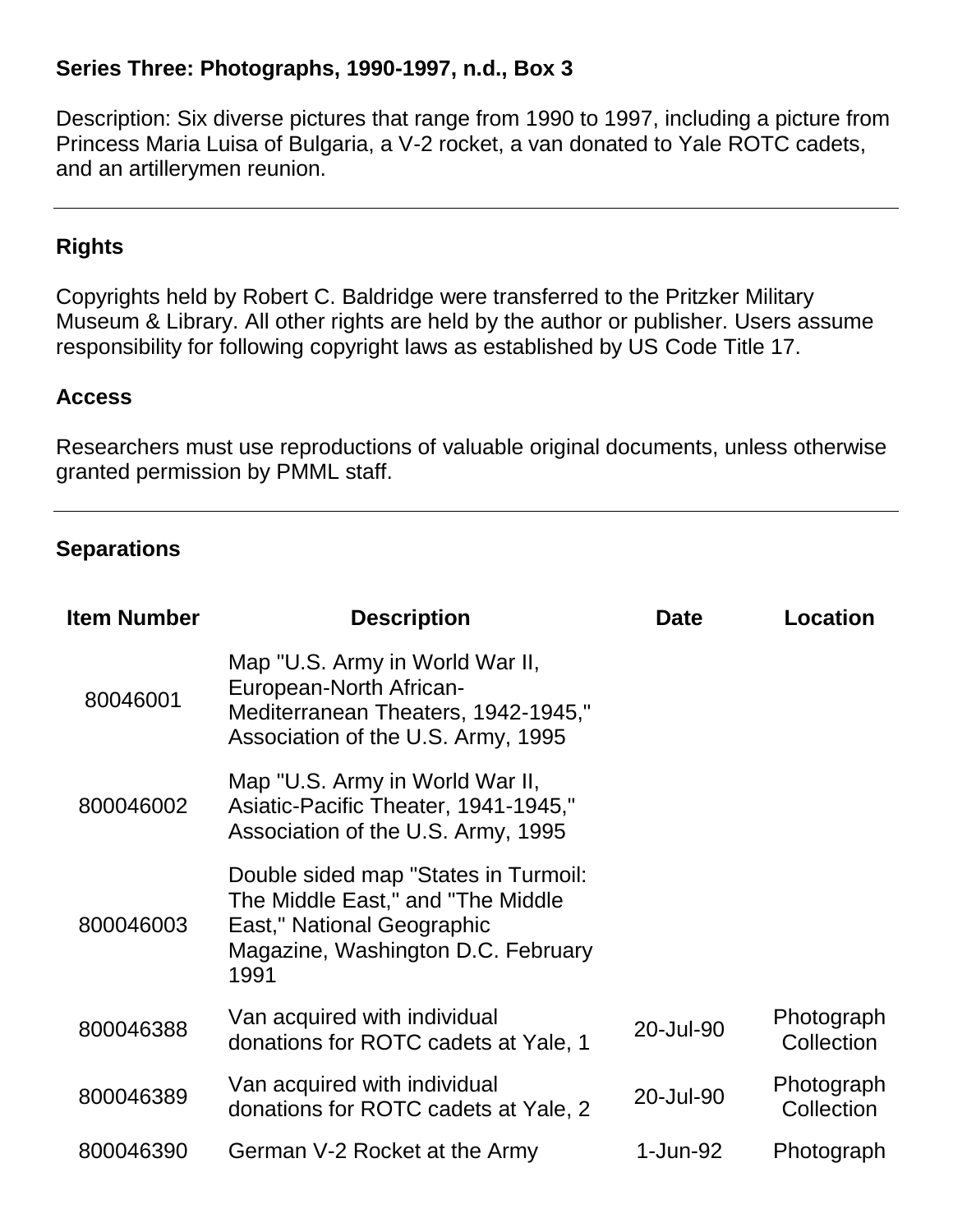|           | Ordnance Museum, Aberdeen<br>Proving Ground, Maryland |          | Collection               |
|-----------|-------------------------------------------------------|----------|--------------------------|
| 800046391 | Sign of a German V-2 Rocket                           | 1-Jun-92 | Photograph<br>Collection |
| 800046392 | Fort Still, Honored Artillery men                     | May-97   | Photograph<br>Collection |
| 800046393 | Princess Maria Luisa of Bulgaria and<br>her family    | n.d.     | Photograph<br>Collection |

# **Key Subjects**

This collection is indexed under the following headings in the Library's online catalog. Researchers interested in materials about related topics, persons, or places should search the catalog using these subject headings.

#### **Names**

Baldridge, Robert C. Princess Maria Luisa of Bulgaria

### **Subjects**

Nuclear weapons -- Nevada -- Testing -- History. Persian Gulf War, 1991. United States. - Air Force ROTC United States. - Army. - Reserve Officers' Training Corps United States. -- Army. -- 9th Division. United States - Armed Forces - Gays - Government Policy United States. - Naval Reserve Officers Training Corps Yale University. - Army. - Reserve Officers' Training Corps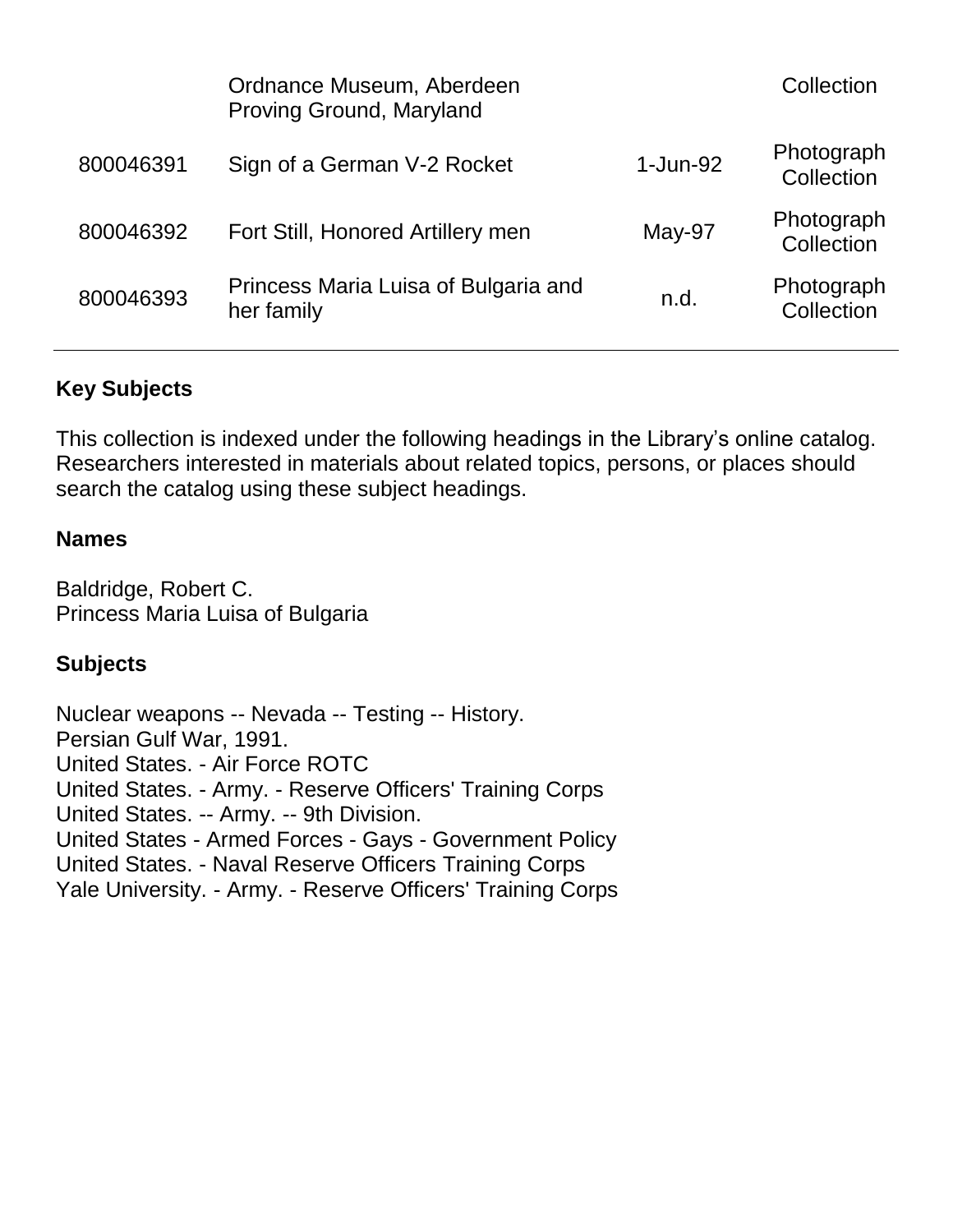# **Container List**

|   | <b>Box Folder</b> | Item ID#  | <b>Title</b>                                                                                                                                       | <b>Dates</b>                      |
|---|-------------------|-----------|----------------------------------------------------------------------------------------------------------------------------------------------------|-----------------------------------|
|   |                   |           | <b>Series 1: Personal Papers</b>                                                                                                                   | 1944, 1981,<br>1986-2003,<br>n.d. |
| 1 | 1                 |           | <b>Correspondence - Yale University -</b><br><b>ROTC</b>                                                                                           | 1989-2002,<br>n.d.                |
|   |                   | 800046004 | Letter from Eustace D. Theodore about<br>information of ROTC situation at Yale                                                                     | 22-May-89                         |
|   |                   | 800046005 | Letter from Eustace D. Theodore about the<br><b>ROTC</b> advisor at Yale                                                                           | 20-Jul-89                         |
|   |                   | 800046006 | Letter from Allan E. Braun Jr. about the<br>situation of ROTC Yale students                                                                        | 26-Jul-89                         |
|   |                   | 800046007 | Letter to Dean Kagan about Yale's ROTC<br>cross-enrollment, news article, and future of<br><b>ROTC</b> at Yale                                     | 19-Sep-89                         |
|   |                   | 800046008 | Letter from Donald Kagan about a meeting<br>with students about Rot                                                                                | 26-Sep-89                         |
|   |                   | 800046009 | Letter from Mac Gibbons about the 45th<br>reunion of the 1945W's and including a<br>discussion about ROTC                                          | 28-Sep-89                         |
|   |                   | 800046010 | Letter from Allan E. Braun Jr. about a news<br>article                                                                                             | $1$ -Oct-89                       |
|   |                   | 800046011 | Letter to Richard E. Jenkins and Mac<br>Gibbons about having 45W's class lobbying<br>Yale's faculty through a proposition,<br>proposition attached | $1-Cct-89$                        |
|   |                   | 800046012 | Letter from Mac Gibbons acknowledging<br>Yale Daily News attention to ROTC                                                                         | 5-Oct-89                          |
|   |                   | 800046013 | Letter from Richard E. Jenkins about putting<br>in the class agenda to discuss ROTC at<br>Yale                                                     | 11-Oct-89                         |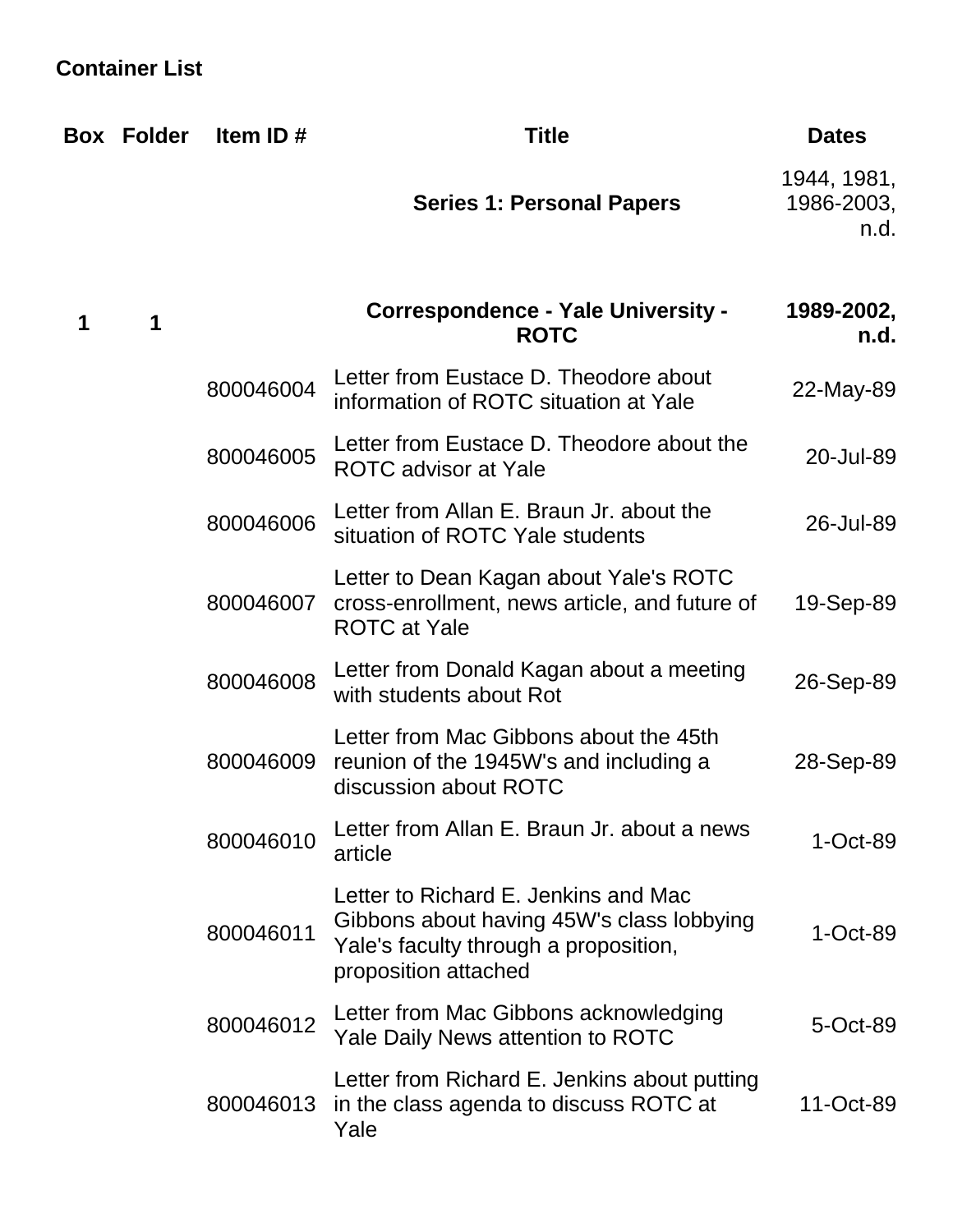| 800046014 | Schedule for a seminar on WWII during the<br>'45W's 45th reunion                                                                                                | 17-Nov-89 |
|-----------|-----------------------------------------------------------------------------------------------------------------------------------------------------------------|-----------|
| 800046015 | Letter from Donna Ferrara enclosing (9)<br>news articles sent by Allan Braun                                                                                    | 20-Nov    |
| 800046016 | Letter to Secretary of the Army Michael<br>Stone about missing him at the class<br>reunion and ROTC at Yale                                                     | 29-Nov-89 |
| 800046017 | Letter from Cadet Douglas C. Webster<br>about the Yale BGL Co-op and president<br>Benno Schmidt as main obstacles for<br><b>ROTC</b> at Yale                    | 29-Nov-89 |
| 800046018 | Letter to Benno Schmidt about overcoming<br>anti-ROTC feelings on campus                                                                                        | 29-Nov-89 |
| 800046019 | Letter from Benno Schmidt about expecting<br>to receive a proposal from the Air Force                                                                           | 12-Dec-89 |
| 800046020 | Letter to Stanley Flink about having a class<br>resolution in support of ROTC at Yale                                                                           | 12-Jan-90 |
| 800046021 | Letter from Stanley Flink about declining to<br>propose a class resolution due to individual<br>efforts and future changes in the military<br>about homosexuals | 22-Jan-90 |
|           | Letter from Philip Levin with (7) attached<br>800046022 letters sent by Levin to lobby in favor of<br><b>ROTC</b> at Yale                                       | 25-May-90 |
| 800046023 | Letter from Allan E. Braun Jr. thanking<br>Baldridge for his donation that bought a van<br>for ROTC students                                                    | 20-Jul-90 |
| 800046024 | Copy letter from Benno Schmidt to Henry E.<br>Coe with two (2) other letters attached<br>addressed to Benno Schmidt                                             | 24-Jul-90 |
| 800046025 | Letter from Philip Levin about a copy of a<br>letter to Allan Braun                                                                                             | 4-Sep-90  |
| 800046026 | Letter from Henry E. Coe to Henry W.<br>Eastbrook about his resignation as fund<br>agent for the Class of 1946                                                  | 4-Sep-90  |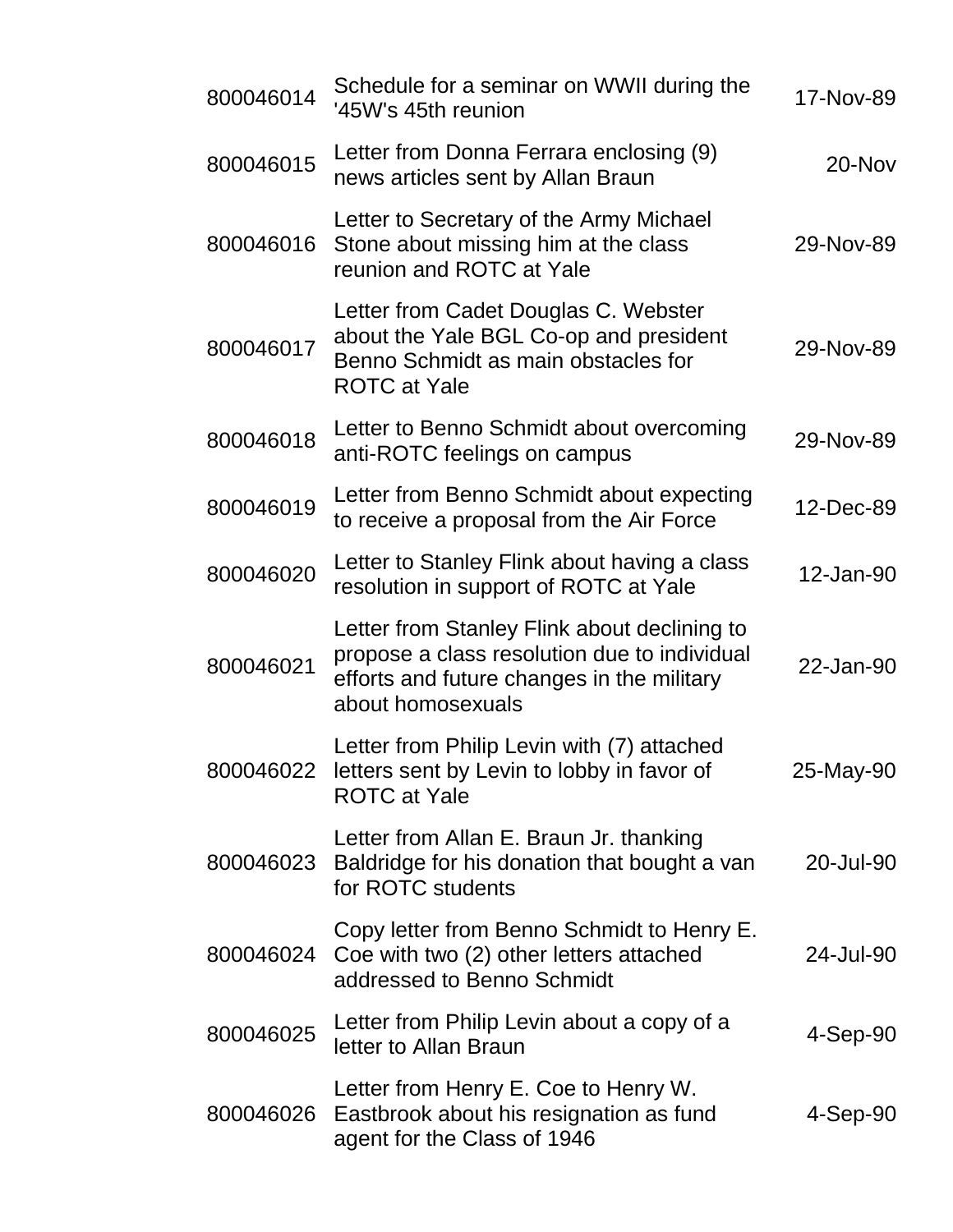| 800046027 | Letter from Henry E. Coe to Benno Schmidt<br>about his letter to Eastbrook                                                 | $2$ -Oct-90 |
|-----------|----------------------------------------------------------------------------------------------------------------------------|-------------|
| 800046028 | Letter from Philip Levin to Allan E. Braun<br>about lobbying against Yale about ROTC                                       | $6$ -Feb-91 |
| 800046029 | Letter from John W. Finney about a listserv<br>debate on ROTC at Yale                                                      | 3-Oct-95    |
| 800046030 | Letter to Ed Davis enclosing a letter from<br>John Finney about ROTC at Yale                                               | 28-Aug-95   |
| 800046031 | Letter to Robin Winks about his book Cloak<br>and Gown and Baldridge's Victory Road                                        | 26-Feb-96   |
| 800046032 | Letter from John W. Finney to Gary Fryer<br>about ROTC enclosing a news article                                            | 6-May-96    |
| 800046033 | Letter to William E. Bliss about ROTC at<br>Yale enclosing an article from                                                 | 18-Feb-97   |
| 800046034 | Letter from William E. Bliss thanking for the<br>article, remarks about Yale attitude                                      | 21-Feb-97   |
| 800046035 | Letter to Col. Arthur enclosing a copy of a<br>letter to Judith Schiff asking for artifacts of<br><b>ROTC</b> for a museum | $6$ -Jul-00 |
| 800046036 | Letter from Edward R. Davis about an<br>update on the ROTC program at Yale                                                 | 21-Aug-01   |
| 800046037 | Letter to Edward R. Davis about ROTC<br>students and professors attitude                                                   | $4-Sep-01$  |
| 800046038 | Letter from Edward R. Davis about the new<br>ROTC advisor at Yale, Jerry Hill                                              | 11-Sep-01   |
| 800046039 | Letter from Rynn Berry with two attached<br>articles from Professor Gaddis Smith and<br>Donald Kagan                       | 27-Nov-01   |
| 800046040 | Letter from Rynn Berry with materials about<br>"Advocates for Yale ROTC," and the 1937's<br>class 2002 directory           | 26-Dec-01   |
| 800046041 | Letter from Rynn Berry to Robert<br>Berschinski about ROTC struggle to come<br>back to Yale                                | 28-Jan-02   |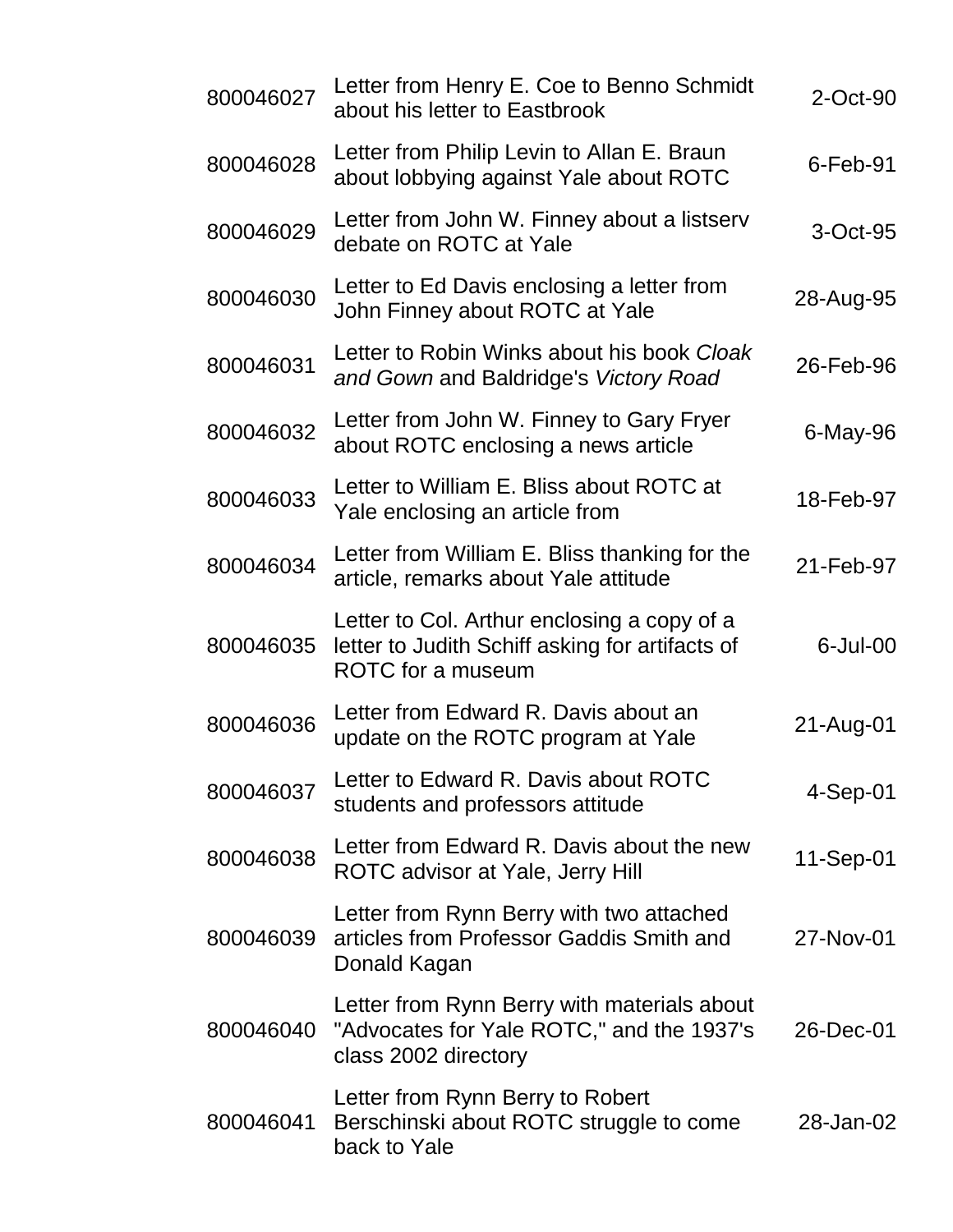|   | 800046042 | Letter from Rynn Berry enclosing another<br>letter to President Levin, former president<br>George Bush and Sgt. Shriver expressing<br>their support for ROTC at Yale | $2-Feb-02$         |
|---|-----------|----------------------------------------------------------------------------------------------------------------------------------------------------------------------|--------------------|
|   | 800046043 | Letter from Mac Ribbons about the activist<br>Class of 1937                                                                                                          | 22-Mar-02          |
|   | 800046044 | Letter to Lien Johnson to be part of<br><b>Advocates for Yale ROTC</b>                                                                                               | 5-Apr-02           |
|   | 800046045 | Letter to Dr. Arthur Coumbe about interest<br>on Yale's ROTC, enclosing two (2) articles                                                                             | 12-Apr-02          |
|   | 800046046 | Letter from Rynn Berry (only first page)<br>about Victory Road                                                                                                       | 14-Apr-02          |
|   | 800046047 | Letter to Rynn Berry about files (enclosed)<br>on ROTC history during the 1960s and<br>1970s                                                                         | 18-Apr-02          |
|   | 800046048 | Letter from John Finney enclosing letters<br>concerning ROTC at Yale                                                                                                 | 9-May-02           |
|   | 800046049 | Letter to John Finney about the resistance<br>of Yale's faculty                                                                                                      | 15-May-02          |
|   | 800046050 | Letter from Rynn Berry with several<br>enclosed letters about ROTC at Yale,<br>strategy of embarrassing faculty for<br>unpatriotic behavior                          | 15-May-02          |
|   |           | 800046051 Christmas card from John Finney                                                                                                                            | n.d.               |
| 2 |           | <b>Princess Maria Luisa's Letters</b>                                                                                                                                | 1993-2000,<br>n.d. |
|   | 800046052 | Letter to Bronislaw T. Chrobok about Col.<br>H.M. Baldridge's service during WWII                                                                                    | 13-Dec-93          |

|           | Letter from Princess Maria Luisa of Bulgaria<br>800046053 thanking him about his letter and memories<br>from his father Col. Baldridge | $3-Feb-94$ |
|-----------|----------------------------------------------------------------------------------------------------------------------------------------|------------|
| 800046054 | Letter to Princess Maria Luisa about her<br>letter                                                                                     | $8-Feb-94$ |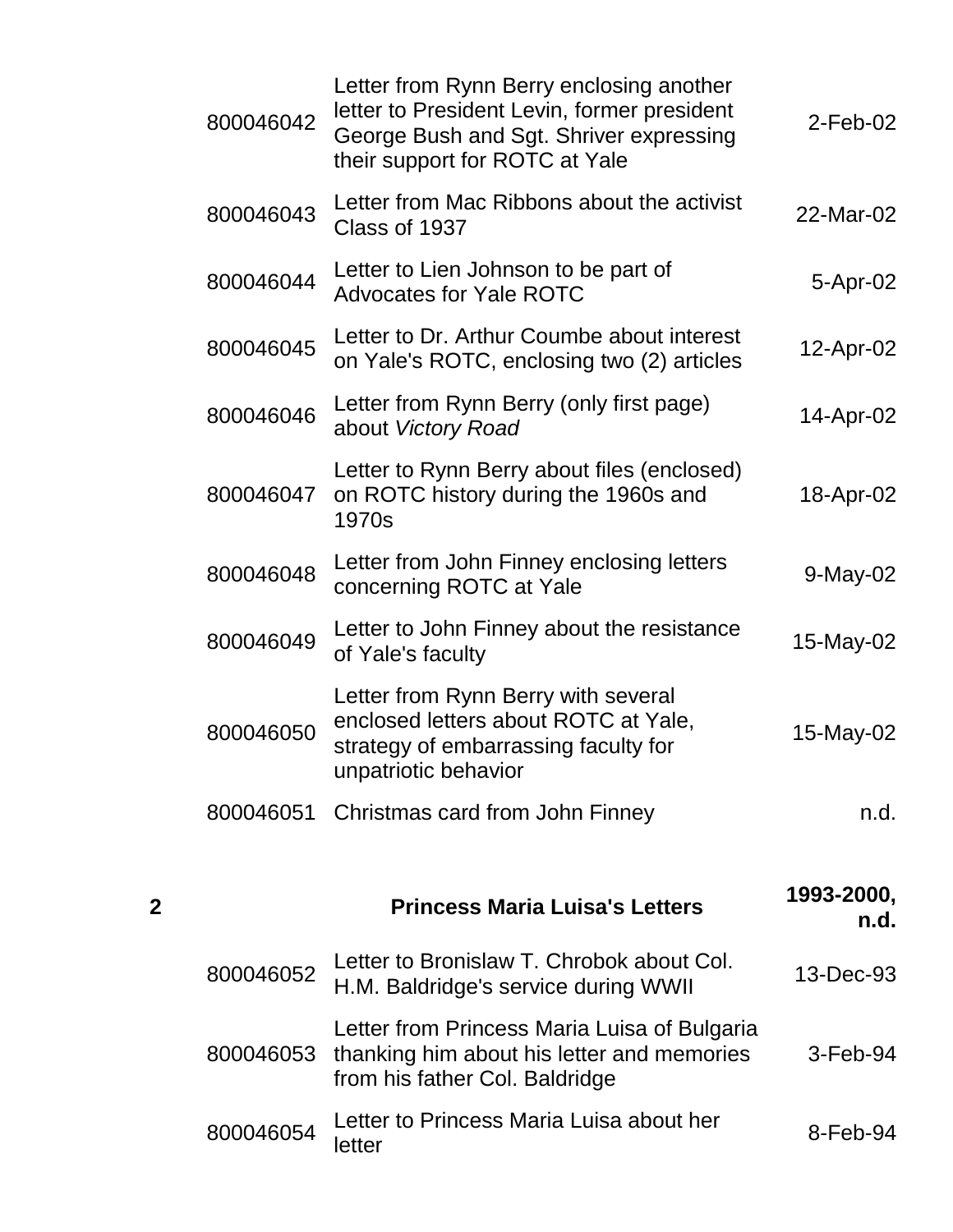| 800046055 | Letter from Ralph Earle III about Princess<br>Maria Luisa of Bulgaria's US address                                     | 14-Jul-96          |
|-----------|------------------------------------------------------------------------------------------------------------------------|--------------------|
| 800046056 | Letter to Princess Maria Louisa about an<br>article on a Bulgarian pilot                                               | 17-Jun-97          |
| 800046057 | Letter to Neddie about Maria Louisa<br>enclosing an article about her family saving<br><b>Jews during WWII</b>         | 12-May-98          |
| 800046058 | Letter to Ralph Earl about an article about<br>Maria Louisa                                                            | 3-Jan-99           |
| 800046059 | Letter from Maria Louisa inviting him to visit<br>her when in NY                                                       | 30-Jun-99          |
| 800046060 | Letter to Maria Louisa about his wife's death<br>and about meeting with Ralph and Mr.<br>Chrobok at Yale's Club in NYC | 4-Oct-99           |
| 800046061 | Obituary of Ioanna of Bulgaria, mother of<br><b>Princess Maria Louisa</b>                                              | 28-Feb-00          |
| 800046062 | Obituary of Ioanna of Bulgaria with her<br>family's history                                                            | n.d.               |
| 800046063 | Letter from Ralph Earle about Victory Road<br>and other military history                                               | n.d.               |
|           | <b>Army Historical Foundation -</b><br><b>Correspondence</b>                                                           | 1995-2002,<br>n.d. |
| 800046064 | Letter from the AHF to offer Baldridge a<br>membership                                                                 | 22-Sep-95          |
| 800046065 | Letter from the AHF about Baldridge's tax<br>information                                                               | 4-Oct-95           |
| 800046066 | Letter from the AHF welcoming him                                                                                      | 4-Oct-95           |
| 800046067 | Letter from the AHF asking to renew his<br>membership                                                                  | 4-Sep-96           |
| 800046068 | Letter from the AHF with their 1996 Annual<br>Report                                                                   | 31-Dec-96          |
| 800046069 | The AHF Bylaws                                                                                                         | 31-Mar-97          |

**3**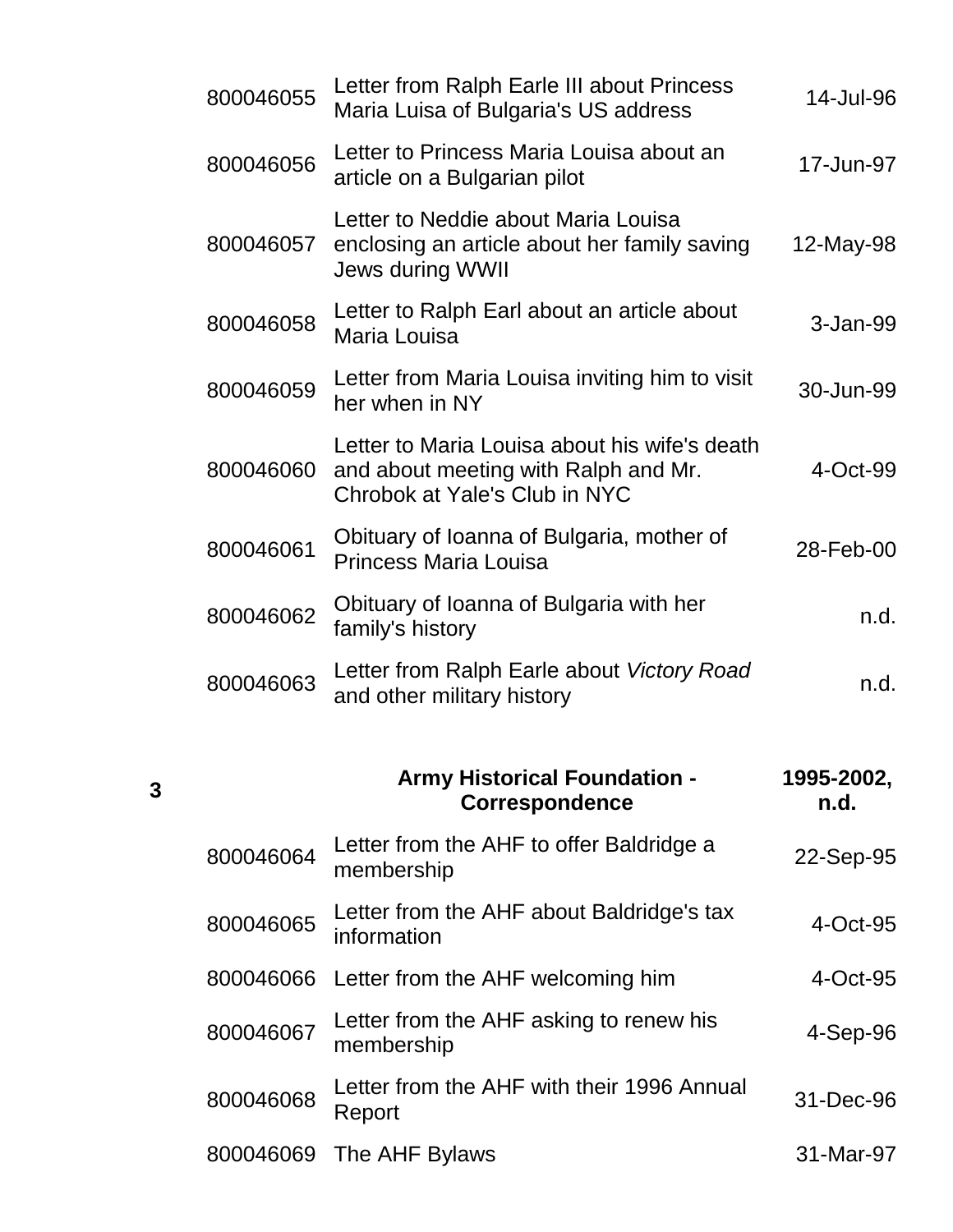| 800046070 | Letter from the AHF about changing their<br>membership renewal date                                        | 11-Jun-97        |
|-----------|------------------------------------------------------------------------------------------------------------|------------------|
| 800046071 | The AHF Membership and Benefactor<br>Roster                                                                | 16-Jun-97        |
| 800046072 | Card from Raymond K. Bluhm Jr. Executive<br>director thanking him for his support                          | <b>Year 1998</b> |
| 800046073 | Donation card                                                                                              | 28-Sep-98        |
| 800046074 | Letter from the AHF with his tax information<br>for 1998                                                   | 8-Jul-98         |
| 800046075 | Letter from the AHF enclosing their 1997<br>annual report                                                  | 6-Oct-98         |
| 800046076 | Letter from the AHF reminding him of<br>membership renewal                                                 | 16-Sep-99        |
| 800046077 | Letter from the AHF with his tax information<br>for 1999                                                   | 21-Sep-99        |
| 800046078 | The AHF Membership and Benefactor<br>Roster                                                                | 31-Jan-00        |
| 800046079 | Letter from the AHF enclosing their 1999<br><b>Annual Report</b>                                           | 14-Nov-00        |
| 800046080 | Letter to the AHF about looking for a place<br>for his collection of military books at Fort<br><b>Myer</b> | 22-Nov-00        |
| 800046081 | Membership card with expiration date of<br>October 1996                                                    | n.d.             |
| 800046082 | Thank you note from Raymond K. Bluhm Jr.                                                                   | n.d.             |
| 800046083 | Thank you note from Raymond K. Bluhm Jr.                                                                   | n.d.             |
| 800046084 | Thank you note from Raymond K. Bluhm Jr.                                                                   | n.d.             |
| 800046085 | Four (4) stickers with the logo of the AHF<br>and the word "Member"                                        | n.d.             |

| <b>Water Damaged Letters</b> | 1994-1997, |
|------------------------------|------------|
|                              | n.d.       |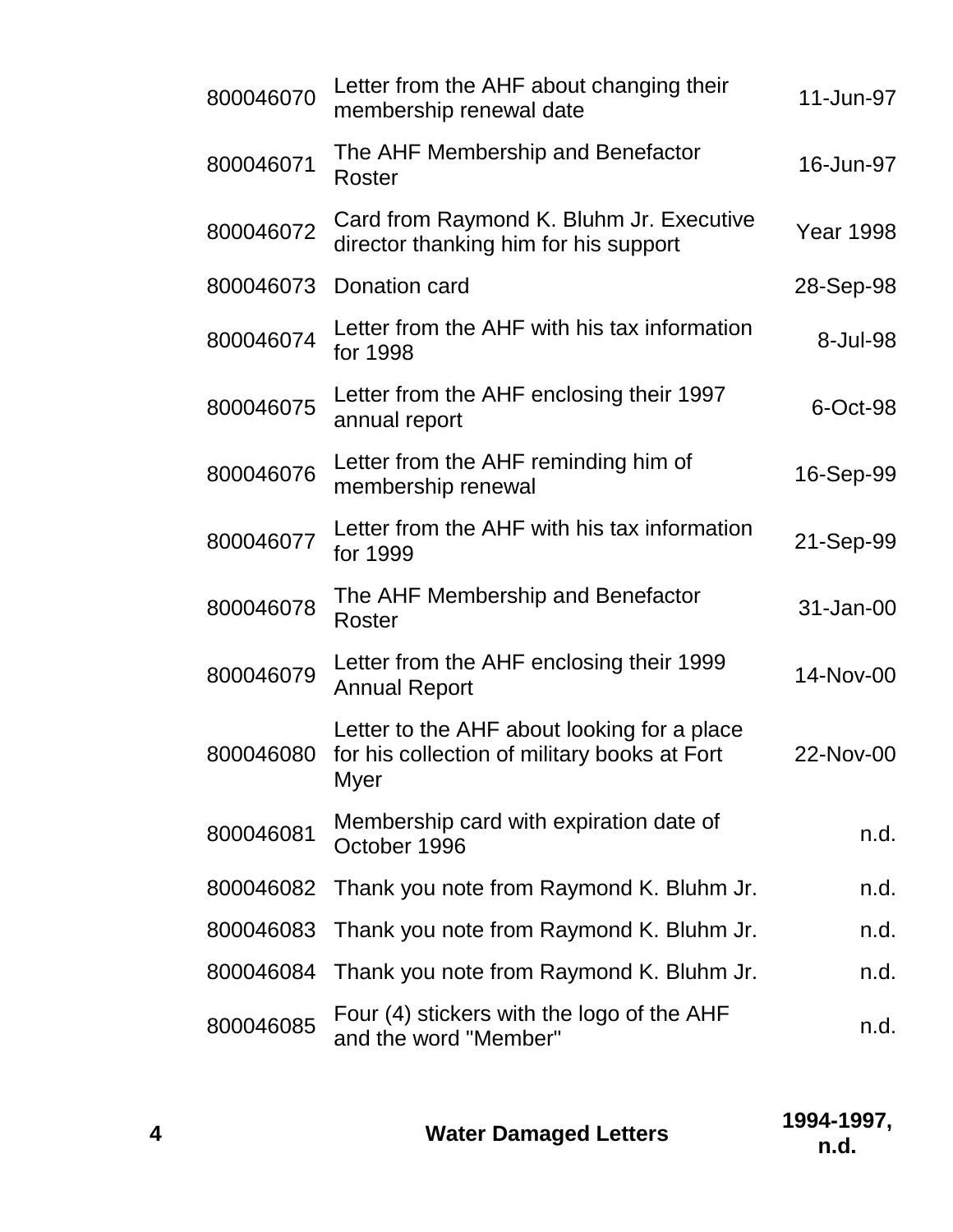|   | 800046086 | Letter from Baldridge to John S. Ingles<br>about his memoirs A Soldier's Passage,<br>and his common military experiences          | 10-Jun-94 |
|---|-----------|-----------------------------------------------------------------------------------------------------------------------------------|-----------|
|   | 800046087 | Letter from John S. Ingles to Baldridge                                                                                           | 13-Jun-94 |
|   | 800046088 | Letter from Baldridge to John S. Ingles<br>about their books, his business experience                                             | 11-Jul-94 |
|   | 800046089 | Letter from John S. Ingles to Baldridge                                                                                           | 1-Aug-94  |
|   | 800046090 | Letter from John S. Ingles to Baldridge                                                                                           | 12-Oct-94 |
|   | 800046091 | Letter from John S. Ingles to Baldridge                                                                                           | 5-Jan-95  |
|   | 800046092 | Letter from Baldridge to John S. Ingles<br>about his memory                                                                       | 18-Jan-95 |
|   | 800046093 | Letter from John S. Ingles to Baldridge                                                                                           | 10-Oct-95 |
|   | 800046094 | Letter from Baldridge to John S. Ingles<br>about his nephew's wedding, Univ. Press of<br><b>Kansas</b>                            | 21-Oct-95 |
|   | 800046095 | Card informing of John S. Ingles changing<br>his address                                                                          | 29-Mar-97 |
|   | 800046096 | Letter from John S. Ingles to Baldridge                                                                                           | 10-Sep-97 |
|   |           | 800046097 Letter from John S. Ingles to Baldridge                                                                                 | 22-Oct-97 |
|   | 800046098 | Letter from Baldridge to John S. Ingles<br>about his opinion on Yale's policies, Civil<br>War remembrances, 9th Infantry Division | 15-Dec-97 |
|   |           | 800046099 Letter from John S. Ingles to Baldridge                                                                                 | n.d.      |
|   |           |                                                                                                                                   |           |
| 5 |           | <b>Correspondence - Miscellaneous</b>                                                                                             | 1989-2001 |
|   | 800046100 | Letter from John Finney sending an article<br>in the NYT about ROTC opposition in<br>universities                                 | 5-Dec-89  |
|   | 800046101 | Letter to Danny S. Parker about Parker's<br><b>Battle of the Bulge</b>                                                            | 23-Jan-92 |
|   | 800046102 | Letter from Dr. L. Martin Kaplan about<br>Kaplan's The King of the Battle                                                         | 3-Nov-92  |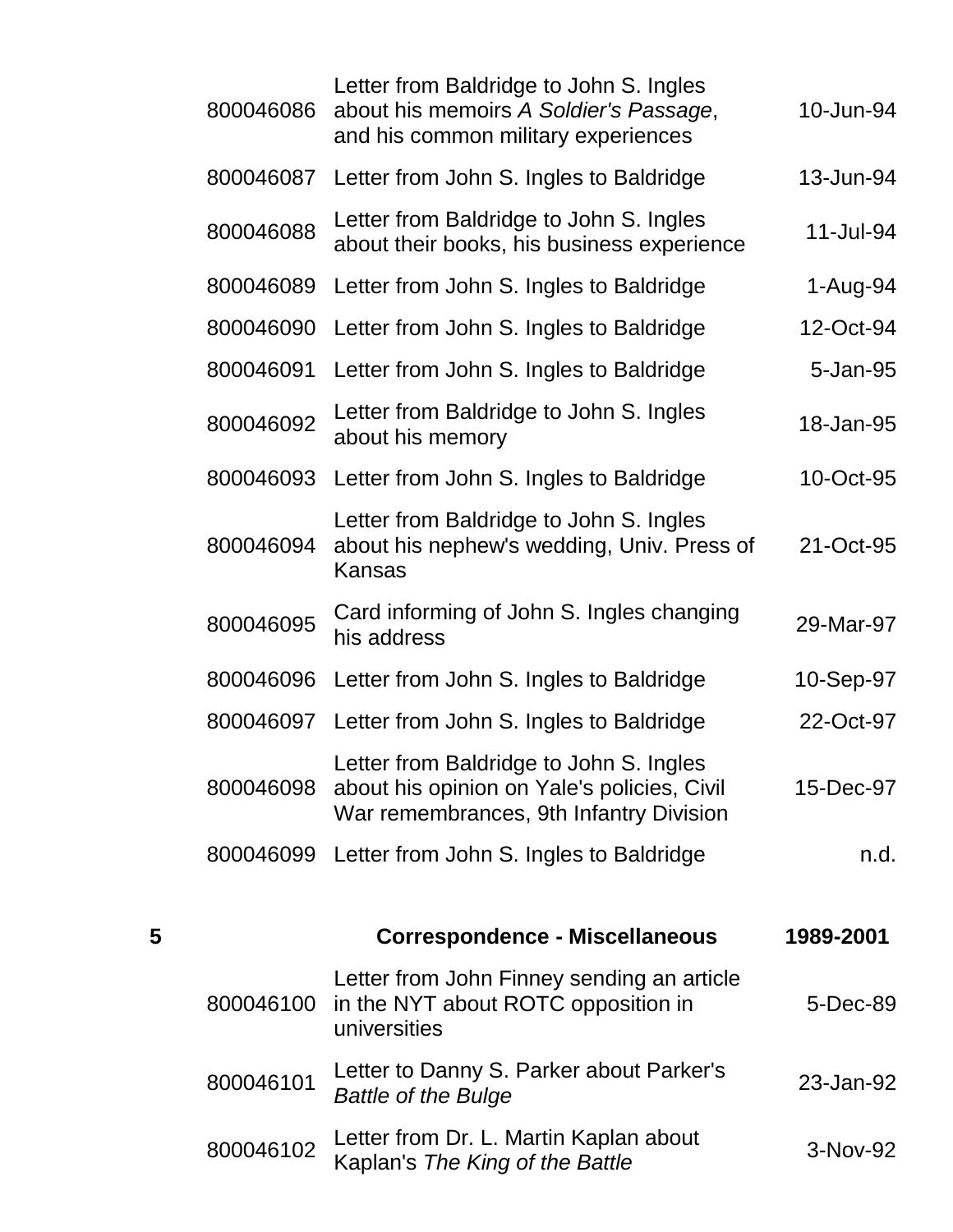| 800046103 | Letter to Dr. L. Martin Kaplan about Victory<br>Road, and more information about the 9th<br>division                                                 | 31-Dec-92 |
|-----------|------------------------------------------------------------------------------------------------------------------------------------------------------|-----------|
| 800046104 | Letter to Sidney Bowen about Sidney's<br>Dearest Isabel enclosed a couple of articles<br>about the book                                              | 14-Aug-93 |
| 800046105 | Letter from Sidney Bowen about statistics<br>on Dearest Isabel and army reunion                                                                      | 18-Aug-93 |
| 800046106 | Letter to Sidney Bowen about Fort<br>Robinson, The National Order of Battlefield<br>Commissions                                                      | 7-Sep-93  |
| 800046107 | Letter to [eligible] Buechner about Gen.<br>Sparks and Lt. Kramer                                                                                    | 14-Apr-94 |
| 800046108 | Letter to Commanding Officer of US Cadet<br>Command about Victory Road and a list of<br>schools with ROTC                                            | 21-Jul-95 |
| 800046109 | Letter from Major General James M. Lyle<br>about Victory Road for ROTC cadets                                                                        | 7-Aug-95  |
| 800046110 | Letter to General Lyle thanking him for his<br>help                                                                                                  | 18-Aug-95 |
| 800046111 | Letter to John about the ROTC listserv for<br>Yale alumni                                                                                            | 10-Oct-95 |
| 800046112 | Letter to General Lyle about sending him<br>the cover of Victory Road                                                                                | 16-Oct-95 |
| 800046113 | Letter from Bob Cardinell about Victory<br>Road and Cardinell's books on the 9th<br>division, enclosing content summary, and<br>some pages from them | 6-Dec-95  |
| 800046114 | Letter from General Lyle thanking him for<br><b>Victory Road</b>                                                                                     | 11-Dec-95 |
| 800046115 | Letter to Bob Cardinell about Cardinell's<br>books, other authors working on the 9th<br>division history                                             | 12-Dec-95 |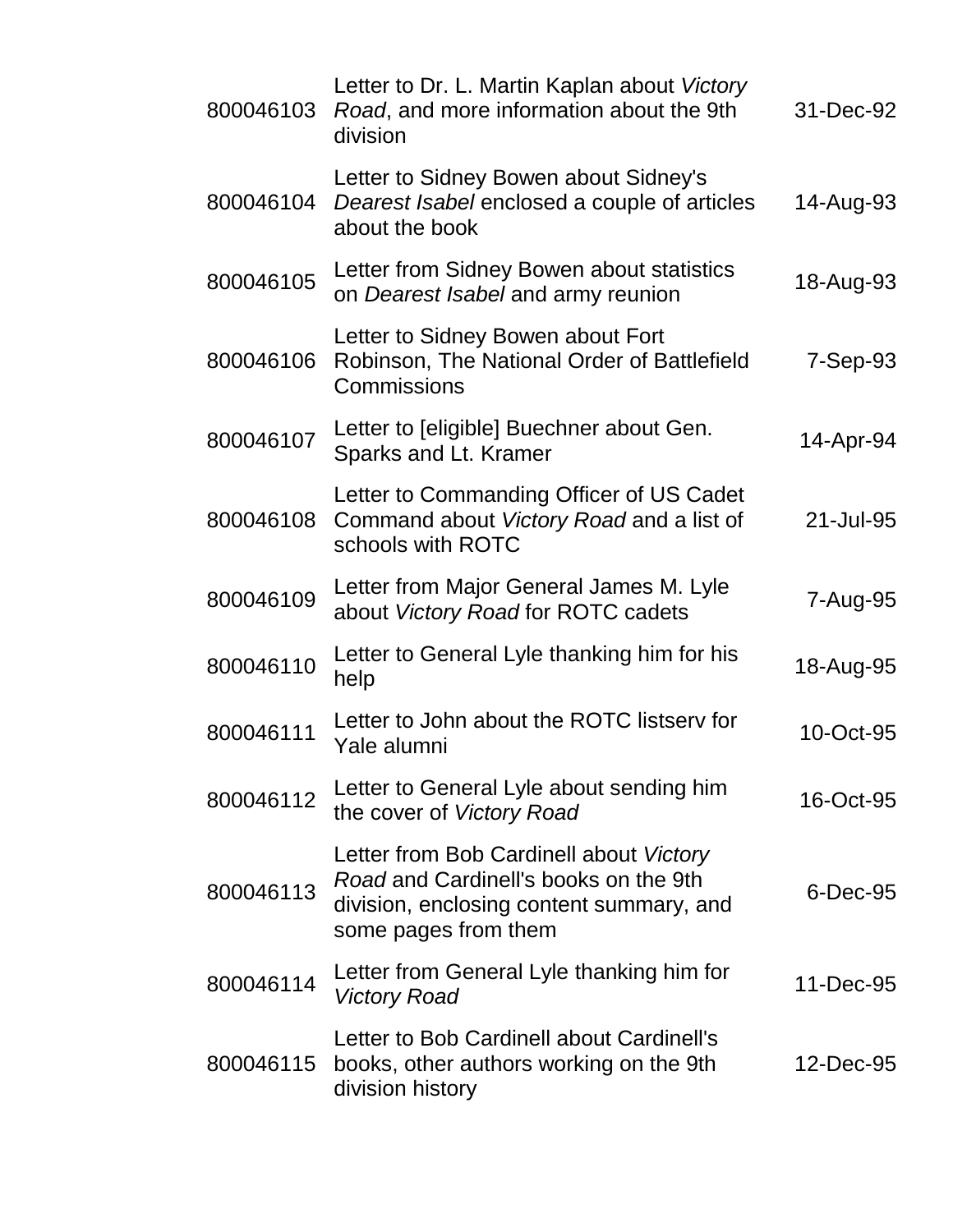| 800046116 | Letter from Bob Cardinell thanking<br>Baldridge for ordering his book, Occupation<br>Medals, his time during occupation                         | 21-Dec-95 |
|-----------|-------------------------------------------------------------------------------------------------------------------------------------------------|-----------|
| 800046117 | Letter from Halsey V. Barret about Road to<br>Victory                                                                                           | 15-Feb-96 |
| 800046118 | Letter to Halsey V. Barret about Victory<br>Road, common friends                                                                                | 29-Feb-96 |
| 800046119 | Letter to Virgil V. Vining about Vining's<br><b>Guest of an Emperor</b>                                                                         | 29-Feb-96 |
| 800046120 | Letter from James Harford about Victory<br>Road, V-2 rockets, Mittelwerk, Von Braun,<br>Saturn V, enclosing a chapter about Von<br><b>Braun</b> | 24-Mar-96 |
| 800046121 | Letter to James Hardfor about moral<br>consequences for US of employing Nazis in<br>its space program, enclosed two pictures of<br>$V-2$        | 12-Apr-96 |
| 800046122 | Letter to Dr. Norris H. Perkins about<br>Perkins' North African Odyssey                                                                         | 18-Jul-96 |
| 800046123 | Letter from Norris H. Perkins thanking him,<br>common friends                                                                                   | 28-Jul-96 |
|           | Letter to MS James M. Lyle about Victory<br>800046124 Road, his article "Atomic Annie", and help to<br>write a book on ROTC                     | 30-Sep-96 |
| 800046125 | Letter from MS James M. Lyle about<br>another book published by the cadet<br>command on ROTC                                                    | 4-Oct-96  |
| 800046126 | Letter to Ms James M. Lyle about Lyle's<br>retirement                                                                                           | 7-Oct-96  |
| 800046127 | Letter to Ed about MG Stewart W. Wallace<br>at fort Monroe                                                                                      | 11-Oct-96 |
| 800046128 | Letter to General William W. Hartzog about<br>his experience with ROTC and the Cadet<br><b>Command works</b>                                    | 31-Oct-96 |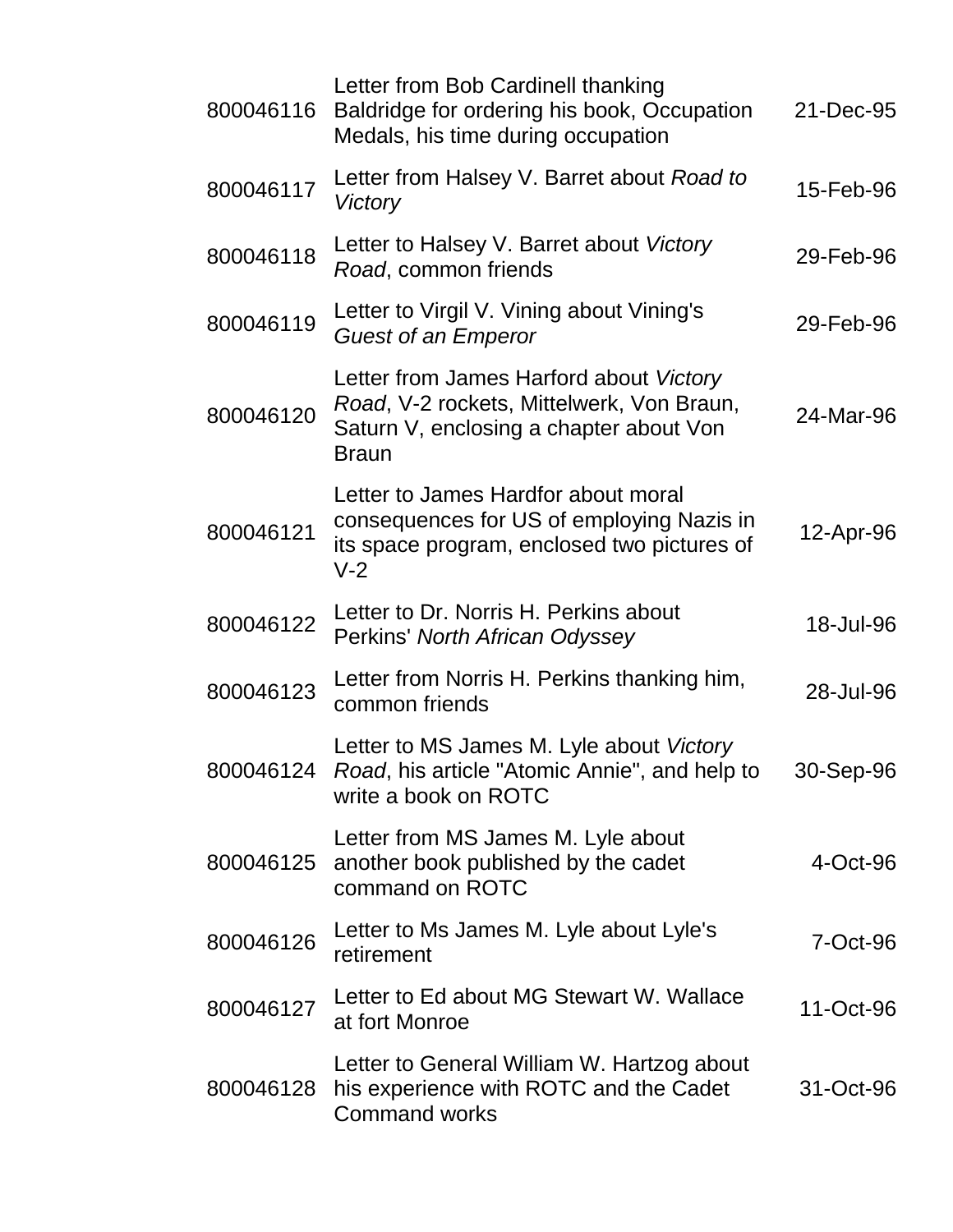| 800046129 | Letter to Editor of AUSA Publications asking<br>for better coverage of the Cadet Command<br>or ROTC              | 2-Nov-96    |
|-----------|------------------------------------------------------------------------------------------------------------------|-------------|
| 800046130 | Letter from Gen. William W. Hartzog about<br>ROTC and the Cadet Command                                          | 25-Nov-96   |
| 800046131 | Letter to Henry Warren Hart about Hart's<br>book A Road Less Travelled and Henry's<br>accomplishments            | 30-Dec-96   |
| 800046132 | Letter to Jim Schultz about Schultz's The<br>Long Way Home                                                       | $6$ -Feb-97 |
| 800046133 | Letter to Dick Jepson about Jepson's A<br><b>Crusader in Europe</b>                                              | 29-May-97   |
| 800046134 | Letter to General Lyle about common<br>friends, enclosed letters sent to Tommy and<br><b>Keith Stone</b>         | 16-Oct-97   |
| 800046135 | Letter from Henry W. Hart about Stephen<br>Ambrose's Citizen Soldier, e-mail                                     | 15-Jan-98   |
| 800046136 | Letter to Major Greg Lane about an article<br>he wrote for an ARMY contest about ROTC                            | 30-Jan-98   |
| 800046137 | Letter to Lt. Col. Henry W. Hart about<br>responses to his Victory Road                                          | 3-Feb-98    |
|           | Note from Daniel B. Badger about Victory<br>800046138 Road and his time in the 7th Corps Counter<br>Intelligence | 21-Feb-98   |
| 800046139 | Letter from Daniel B. Badger about<br>Badger's memoirs, enclosing table of<br>contents                           | 9-Mar-98    |
| 800046140 | Note to Daniel B. Badger about sending him<br><b>Victory Road</b>                                                | 13-Mar-98   |
| 800046141 | Letter to Sherman Pratt about Pratt's<br><b>Arlington County Virginia</b>                                        | 19-Mar-98   |
| 800046142 | Letter from Daniel B. Badger about<br>swapping memoirs                                                           | 19-Mar-98   |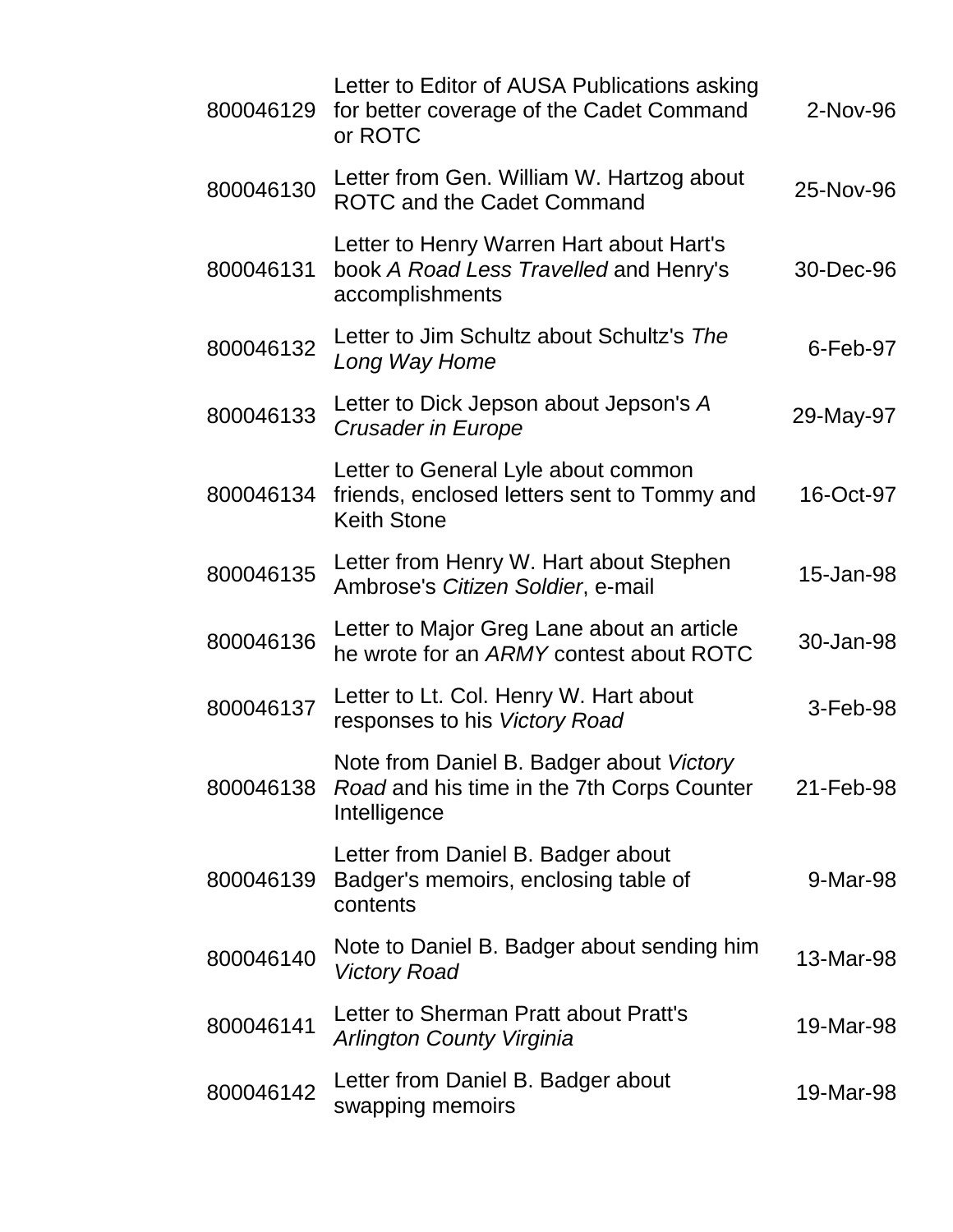| 800046143 | Letter to Daniel B. Badger about his time in<br>the army, Badger's memoirs                                                                                        | 24-Mar-98 |
|-----------|-------------------------------------------------------------------------------------------------------------------------------------------------------------------|-----------|
| 800046144 | Letter to Daniel B. Badger suggesting<br>Badger to join the National Order of<br><b>Battlefield Commissions</b>                                                   | 26-Mar-98 |
| 800046145 | Letter from Daniel B. Badger enclosing past<br>letters with the National Order of Battlefield<br>Commissions and his application                                  | 19-Jun-98 |
| 800046146 | Note to Daniel B. Badger thanking him for<br>the letters                                                                                                          | 27-Jun-98 |
| 800046147 | Letter to Ltg. Thomas G. Rhame about<br>AUSA and ROTC, enclosed appointment of<br>the Ltg. As VP of AUSA                                                          | 3-Jul-98  |
| 800046148 | Note from Daniel B. Badger enclosing the<br>rejection letter from the National Order of<br><b>Battlefield Commissions</b>                                         | 28-Jul-98 |
| 800046149 | Letter from James M. Lyle about directing<br><b>Fishburne Military School</b>                                                                                     | 21-Oct-98 |
| 800046150 | Letter to Stan enclosing an essay he wrote<br>about ROTC for ARMY magazine                                                                                        | 10-Nov-98 |
| 800046151 | Letter from Charles Kelly about the Military<br>History Magazine, Kelly's Best Little Stories                                                                     | 3-Feb-99  |
| 800046152 | Letter to Business Week Magazine about<br>an article published on ROTC                                                                                            | 26-Feb-99 |
| 800046153 | Letter from Col. Patrick G. Snapp about his<br>letter to Business Week and Secretary<br>Louis Caldera response                                                    | 22-Apr-99 |
| 800046154 | Letter to Woody about Dereliction of Duty,<br>Gen. Westmoreland, and Vietnam War                                                                                  | 2-Oct-99  |
| 800046155 | Letter to General Wallace about Wallace's<br>retirement                                                                                                           | 7-Jul-00  |
| 800046156 | Letter to Dr. Arthur Coumbe about Victory<br>Road, enclosing biographical notes of his<br>father H. Malcolm Baldridge and his brother<br><b>Malcolm Baldridge</b> | 14-Dec-01 |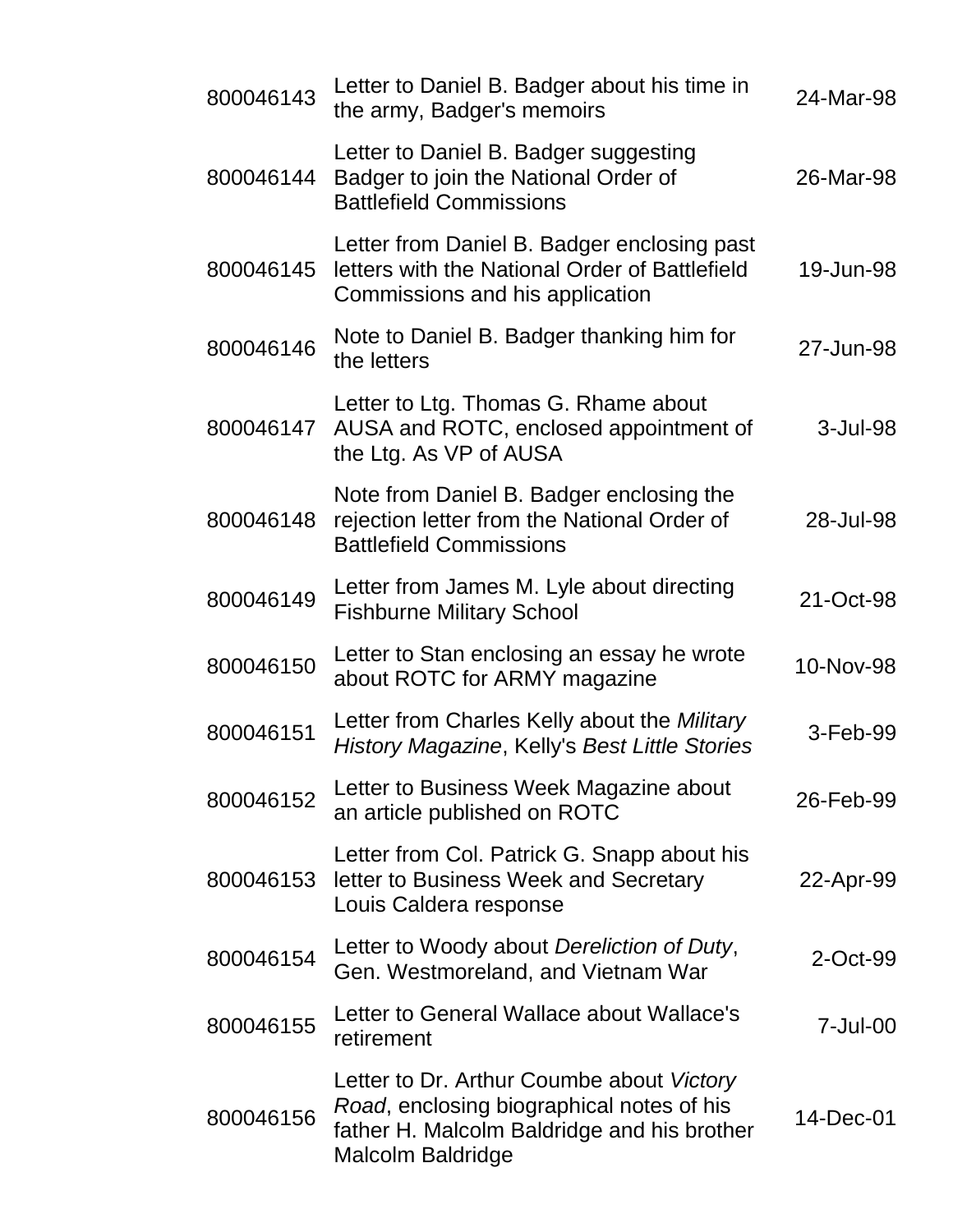|           | <b>Denver D. Gray Letters and Gray's</b><br><b>Article</b>                                                                                                          | 1981, 2000  |
|-----------|---------------------------------------------------------------------------------------------------------------------------------------------------------------------|-------------|
| 800046157 | "Remember Pearl Harbor: A Nebraska<br>Army Air Force Officer in the Pacific Theater<br>During World War II", Nebraska History,<br>Nebraska State Historical Society | Winter 1981 |
| 800046158 | Letter from Denver D. Gray about his trips<br>and visits to Canada and Nebraska                                                                                     | 16-May-00   |
| 800046159 | Letter to Denver D. Gray about Denver's<br>article and Alvin Christenson                                                                                            | 22-May-00   |
| 800046160 | Card from Denver D. Gray about Fort<br>Robinson                                                                                                                     | 26-May-00   |
| 800046161 | Letter from Denver D. Gray about Rising<br>Tide of John M. Berry, enclosed a<br>ceremony of Remember Pearl Harbor<br>association                                    | 5-Jun-00    |

**6**

| 7 |           | <b>Clippings from the letters</b>                                                                                                                   | 1989-1999,<br>n.d. |
|---|-----------|-----------------------------------------------------------------------------------------------------------------------------------------------------|--------------------|
|   |           | "The politician at the Pentagon: Dick<br>800046162 Cheney's calm surface conceals the tug of<br>ambition," US News & World Report                   | 2-Oct-89           |
|   | 800046163 | "Being a dean the old-fashioned way:<br>Donald Kagan, the new Dean of Yale<br>College believes in debate -but within<br>limits," Marc Wortman, Yale | <b>Nov-89</b>      |
|   |           | "Removing Obstacle, Helm Backs Nuclear<br>800046164 Treaty With Russia," Steven Greenhouse,<br>The New York Times                                   | 5-Feb-95           |
|   | 800046165 | "For a National Army Museum," Bernard W.<br>Rogers, Washington Post                                                                                 | 14-Jul-95          |
|   |           | 800046166 "How many of us are there?"                                                                                                               | 1998               |
|   |           | 800046167 "Hall receives first SMA flag"                                                                                                            | Aug-99             |
|   |           |                                                                                                                                                     |                    |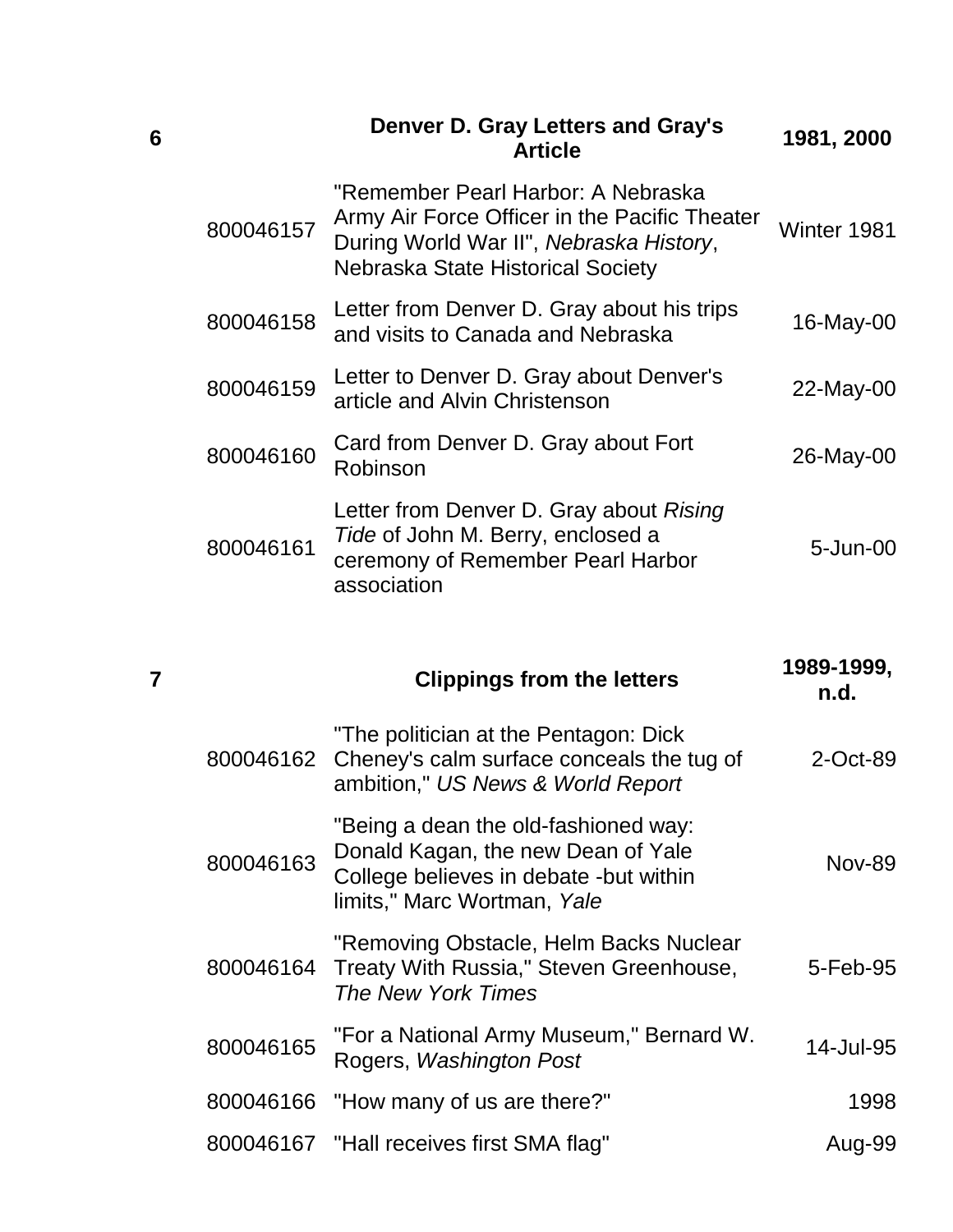|           | "A Captain's Crusade: Doing battle with a<br>800046168 book and a chair," Sharon Elder Yale<br>magazine | n.d. |
|-----------|---------------------------------------------------------------------------------------------------------|------|
| 800046169 | "ROTC Regain Res As Graduates Fare," Jill<br>M. Bullock Wall Street Journal                             | n.d. |
|           | 800046170 "Villanova Vilified," Rev. L.C. Gallen                                                        | n d  |

| 8 |           | <b>Clippings</b>                                                                     | 1944, 1988-<br>2003, n.d. |
|---|-----------|--------------------------------------------------------------------------------------|---------------------------|
|   | 800046171 | "Yale News Digest," historical reproduction                                          | 17-Feb-44                 |
|   | 800046172 | "The rise and rise of Paul Kennedy," Jon<br>Zonderman Yale magazine                  | Apr-88                    |
|   | 800046173 | "Up From Wordsworth," Fortune                                                        | 22-May-89                 |
|   | 800046174 | "The Pentagon's fight to keep gays away,"<br>Peter Cary, US News & World Report      | 20-Nov-89                 |
|   | 800046175 | "A cure for the U.S. inferiority complex,"<br>David R. Gergen US News & World Report | 26-Mar-90                 |
|   | 800046176 | "Where the West Could Strike," map of Ire,<br>The New York Times                     | 10-Jan-91                 |
|   | 800046177 | "Deploying and supplying the troops," map,<br><b>US News &amp; World Report</b>      | 14-Jan-91                 |
|   | 800046178 | "Major Players in the Gulf," map                                                     | 20-Jan-91                 |
|   | 800046179 | "Major military units in the Persian Gulf<br>area," table                            | 20-Jan-91                 |
|   | 800046180 | "Iraqi Divisions at the Front," map The New<br><b>York Times</b>                     | 15-Jan-91                 |
|   | 800046181 | "The Gulf War," US News & World Report                                               | 28-Jan-91                 |
|   | 800046182 | "The Gulf War," US News & World Report                                               | $4$ -Feb-91               |
|   | 800046183 | "Who sent troops, Who sent cash?" Fortune                                            | 11-Feb-91                 |
|   | 800046184 | "Lessons from the front," Business Week                                              | 18-Feb-91                 |
|   |           | 800046185 "America's arsenal," Fortune                                               | 25-Feb-91                 |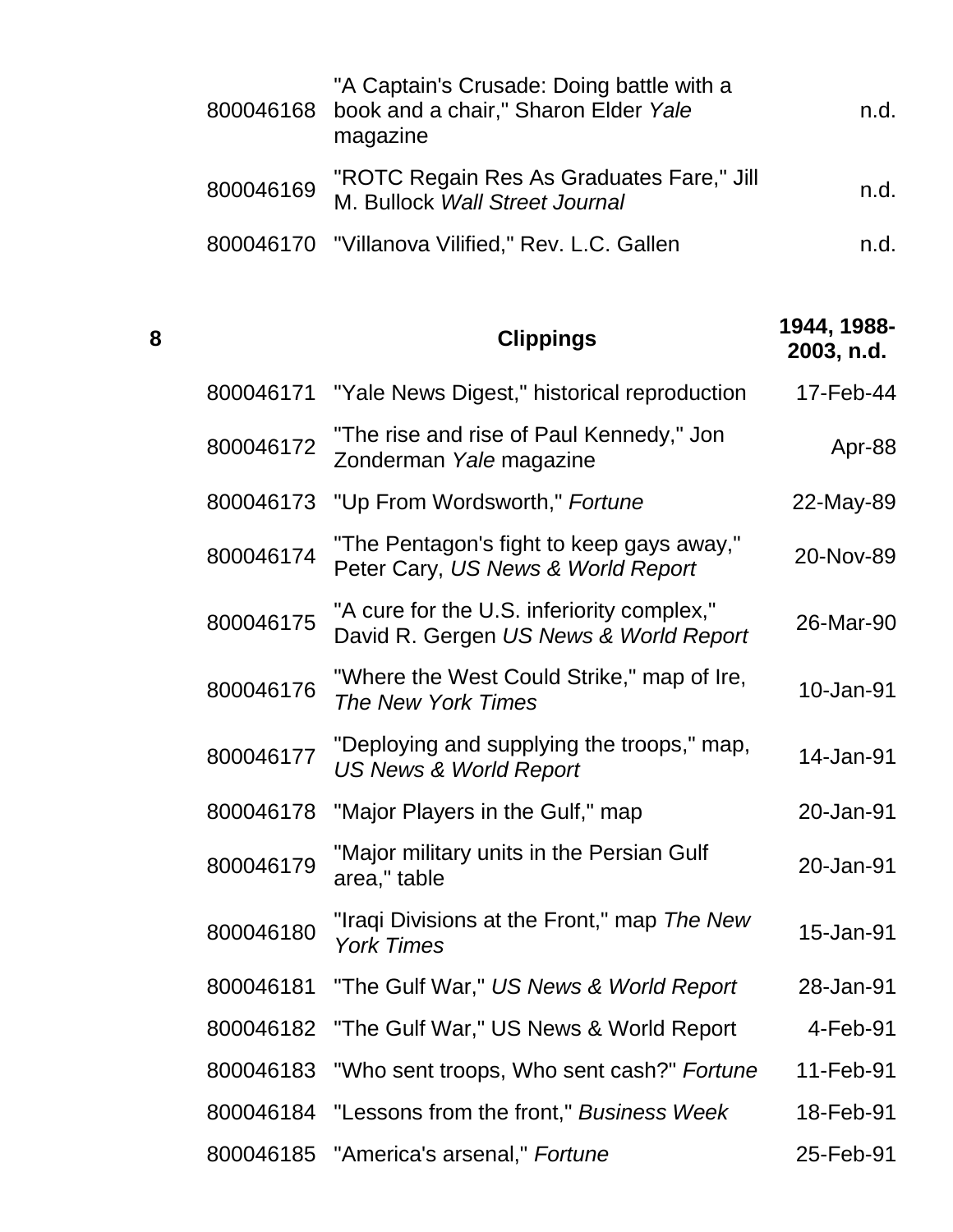| 800046186 | U.S. News and World Report Special Issue<br>on the Gulf War                                                                                                    | 11-Mar-91     |
|-----------|----------------------------------------------------------------------------------------------------------------------------------------------------------------|---------------|
| 800046187 | "Who pays how much," Fortune                                                                                                                                   | 25-Mar-91     |
| 800046188 | "Report from Charlie Battery," Abe Dane<br><b>Popular Mechanics</b>                                                                                            | Apr-91        |
| 800046189 | "Goebbels diaries set off tempest," Steven<br>Prokesch                                                                                                         | 1992          |
| 800046190 | "More help with college costs," Robert E.<br>Perry                                                                                                             | <b>Nov-93</b> |
| 800046191 | "Multiple mistakes cost the Allies a golden<br>opportunity to destroy German Army Group<br>B in the Falaise Pocket," Michael D. Hull,<br>World War II magazine | Mar-95        |
| 800046192 | Obituary of McGeorge Bundy, Vietnam Era<br>Policy Adviser, The New York Times                                                                                  | 17-Sep-96     |
| 800046193 | "Tax cuts for the candidates," David<br>Whitman US News & World Report                                                                                         | 21-Oct-96     |
| 800046194 | The G.I. Journal Vol. 1 Number 6 Special<br>29th Ranger Issue                                                                                                  | Mar-97        |
| 800046195 | Army 1997 Green Book advertisement                                                                                                                             | Oct-97        |
| 800046196 | "Hey there fella, have I got a foxhole for<br>you," Richard J. Newman US News & World<br>Report                                                                | 2-Aug-99      |
| 800046197 | "Measuring Generalship," Martin<br><b>Blumenson ARMY</b>                                                                                                       | Mar-99        |
| 800046198 | "Ghosts and Survivors: Return to the Battle<br>of Midway," Thomas B. Allen National<br>Geographic                                                              | Apr-99        |
| 800046199 | "New leadership team: Shinseki nominated<br>for chief of staff," AUSA NEWS                                                                                     | <b>Jun-99</b> |
| 800046200 | "Critic of a Holocaust Denier Is Declared in<br><b>British Libel Suit," Sarah Lyall</b>                                                                        | 12-Apr-00     |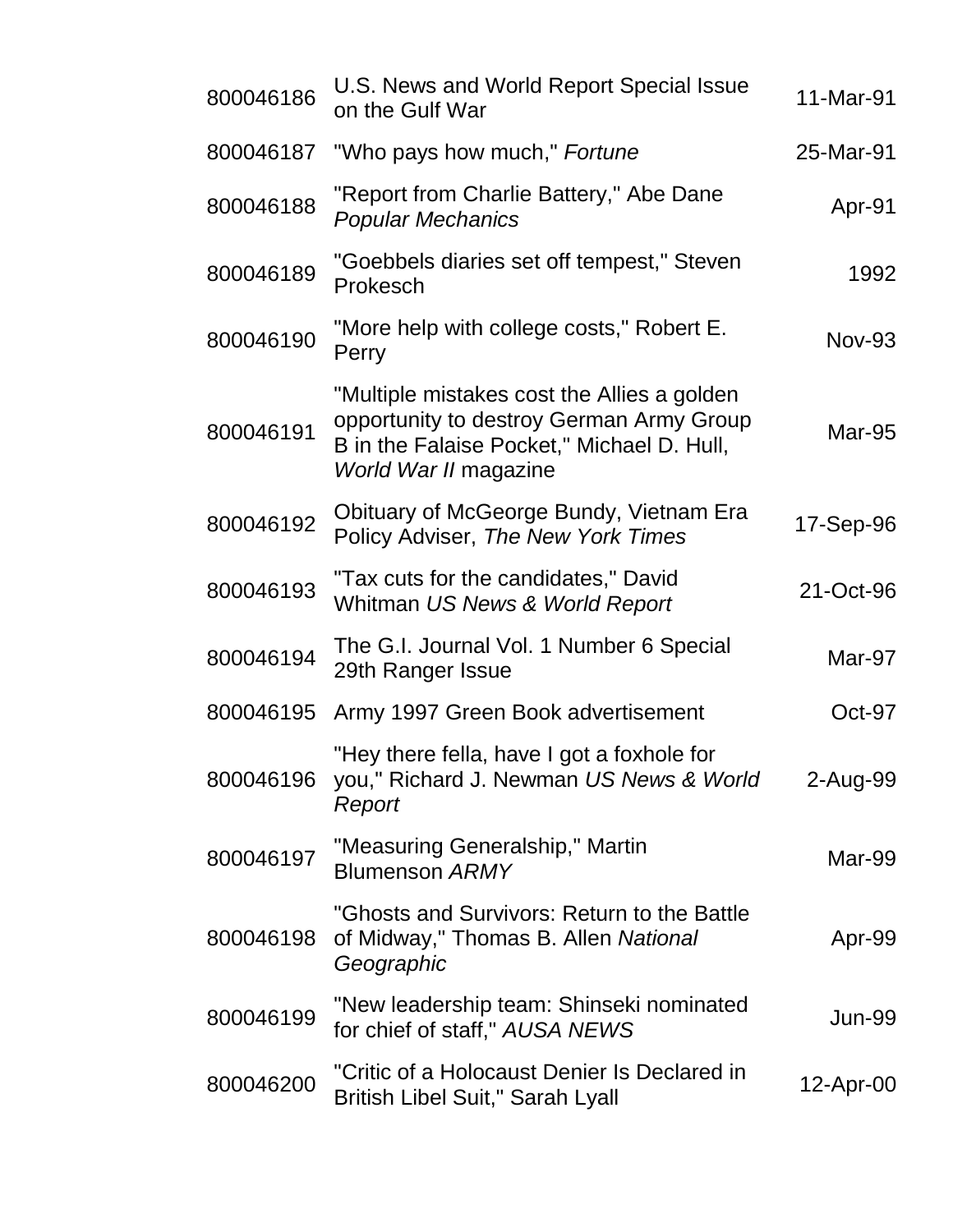|   | 800046214 | "Atomic Annie: First Nuclear Cannon,"<br><b>Military History</b>                                                                                  | Dec-96    |
|---|-----------|---------------------------------------------------------------------------------------------------------------------------------------------------|-----------|
| 9 |           | <b>Baldridge's Essays and Articles</b>                                                                                                            | 1996-2002 |
|   | 800046213 | "In the Shadow of Goebbels," Tina<br>Rosenberg                                                                                                    | n.d.      |
|   |           | 800046212 Iraq weapons' map                                                                                                                       | n.d.      |
|   | 800046211 | "Possible air strike targets," map                                                                                                                | n.d.      |
|   | 800046210 | "The Cradle of Conflict," map of Gulf War                                                                                                         | n.d.      |
|   |           | 800046209 Ad for the U.S. Army Reserve                                                                                                            | n.d.      |
|   |           | 800046208 Ad for the Navy                                                                                                                         | n.d.      |
|   |           | 800046207 Ad for the Air Force                                                                                                                    | n.d.      |
|   | 800046206 | "Retiring Army Chief of Staff Warns Against<br>Arrogance," Tom Shanker The New York<br><b>Times</b>                                               | 12-Jun-03 |
|   | 800046205 | "Chief awards 8 Silver Stars to Rangers,"<br><b>AUSA News</b>                                                                                     | $Mar-03$  |
|   | 800046204 | "The Hunt for Oppenheimer," David A.<br>Hollinger The New York Times Book<br>Review                                                               | 15-Sep-02 |
|   | 800046203 | "Realizing Army Vision' is theme for 2002,"<br><b>AUSA News</b>                                                                                   | $Sep-02$  |
|   | 800046202 | "A veteran of the August 1943 Ploesti raid<br>reveals long-hidden details of the costly<br>operation," Maj. Gen. Philip P. Ardery World<br>War II | $Jul-00$  |
|   | 800046201 | "'First-Class Study of Command in Battle'<br>Useful to All Students of the Profession of<br>Arms,' Col. Gregory Fontenot ARMY                     | Apr-00    |

800046215 ARMY magazine essay contest rules 1997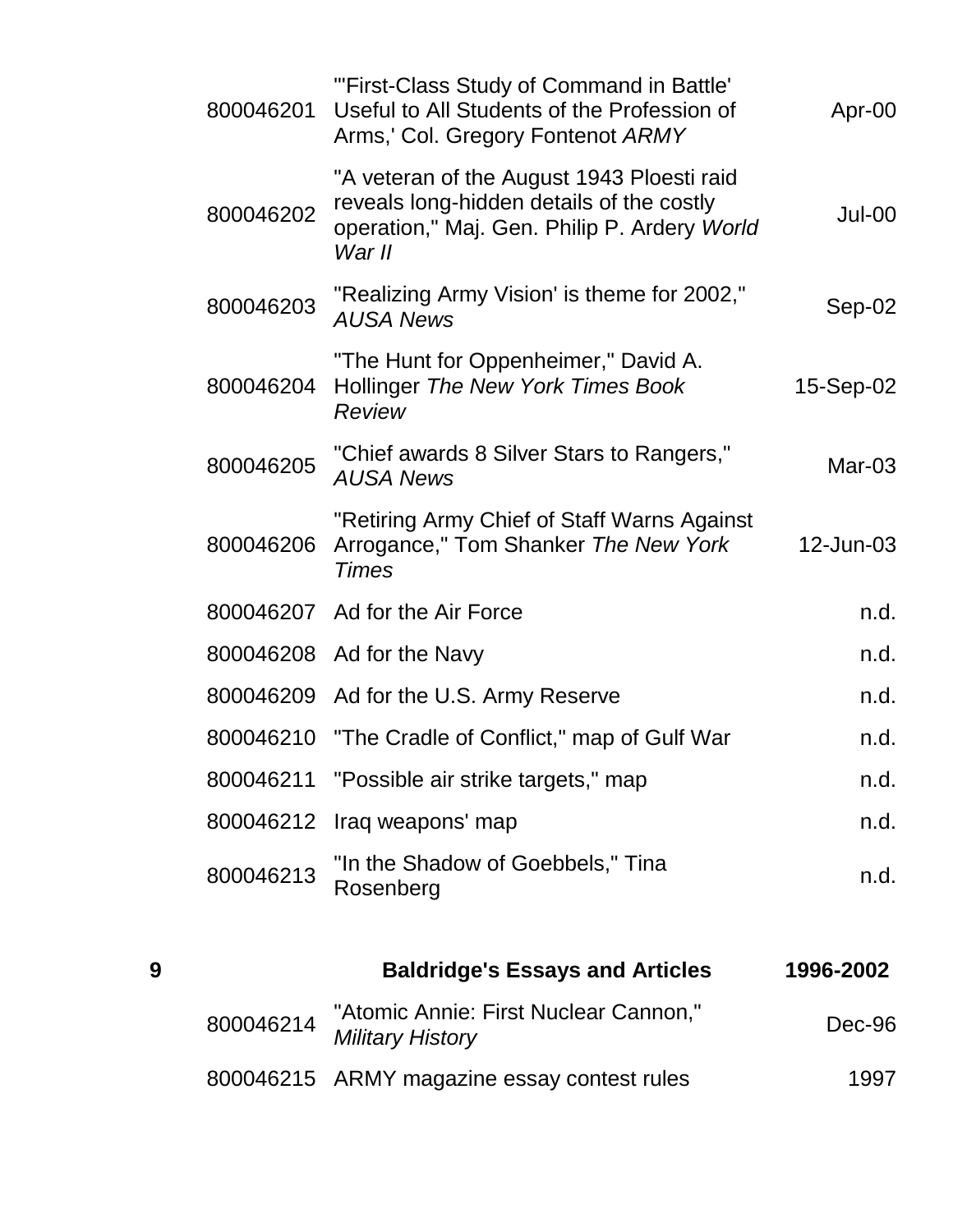|    | 800046216 | "ROTC: An Update On The Basic Building<br><b>Block of Our Professional Military System,"</b><br>essay submitted for the ARMY magazine<br>1997 essay contest (2 copies)   | 1997                |
|----|-----------|--------------------------------------------------------------------------------------------------------------------------------------------------------------------------|---------------------|
|    | 800046217 | Letter from Field Artillery magazine rejecting<br>his article on ROTC                                                                                                    | 17-Oct-97           |
|    | 800046218 | 34th Annual Military History Conference at<br>Burlington, Vermont, brochure                                                                                              | 10-May-00           |
|    | 800046219 | "The U.S. First Army in World War II From<br>the Normandy Beaches to the Elbe," paper<br>presented at the 34th Annual Military<br>Conference                             | 13-May-00           |
|    | 800046220 | "How Artillery Beat Rommel After<br>Kasserine," Third Place in the Field Artillery<br><b>Association's 2002 History Writing Contest,</b><br>published in Field Artillery | May-00              |
|    | 800046221 | "Steel My Soldier's Hearts," book review<br>published on On Point Winter edition                                                                                         | 18-Nov-02           |
|    | 800046222 | 1stbooks promotional flyer on Victory Road                                                                                                                               | n.d.                |
| 10 |           | Research notes, articles, contact<br>information                                                                                                                         | 1986, 1996,<br>n.d. |
|    | 800046223 | "Reserve Officers Training Corps," Robert<br>F. Collins MOS, cover                                                                                                       | 1986                |
|    | 800046224 | The National Order of Battlefield<br><b>Commissions Reception and Banquet 1996</b><br><b>Annual National Convention</b>                                                  | $7-Sep-96$          |
|    | 800046225 | Association of the US Army members,<br><b>ARMY</b> magazine                                                                                                              | Oct-96              |
|    | 800046226 | Office of the Secretary of the Army, ARMY<br>magazine                                                                                                                    | Oct-96              |
|    | 800046227 | George Chakalov information                                                                                                                                              | n.d.                |
|    |           | 800046228 St. Benilde Library                                                                                                                                            | n.d.                |
|    |           | 800046229 John Finney                                                                                                                                                    | n.d.                |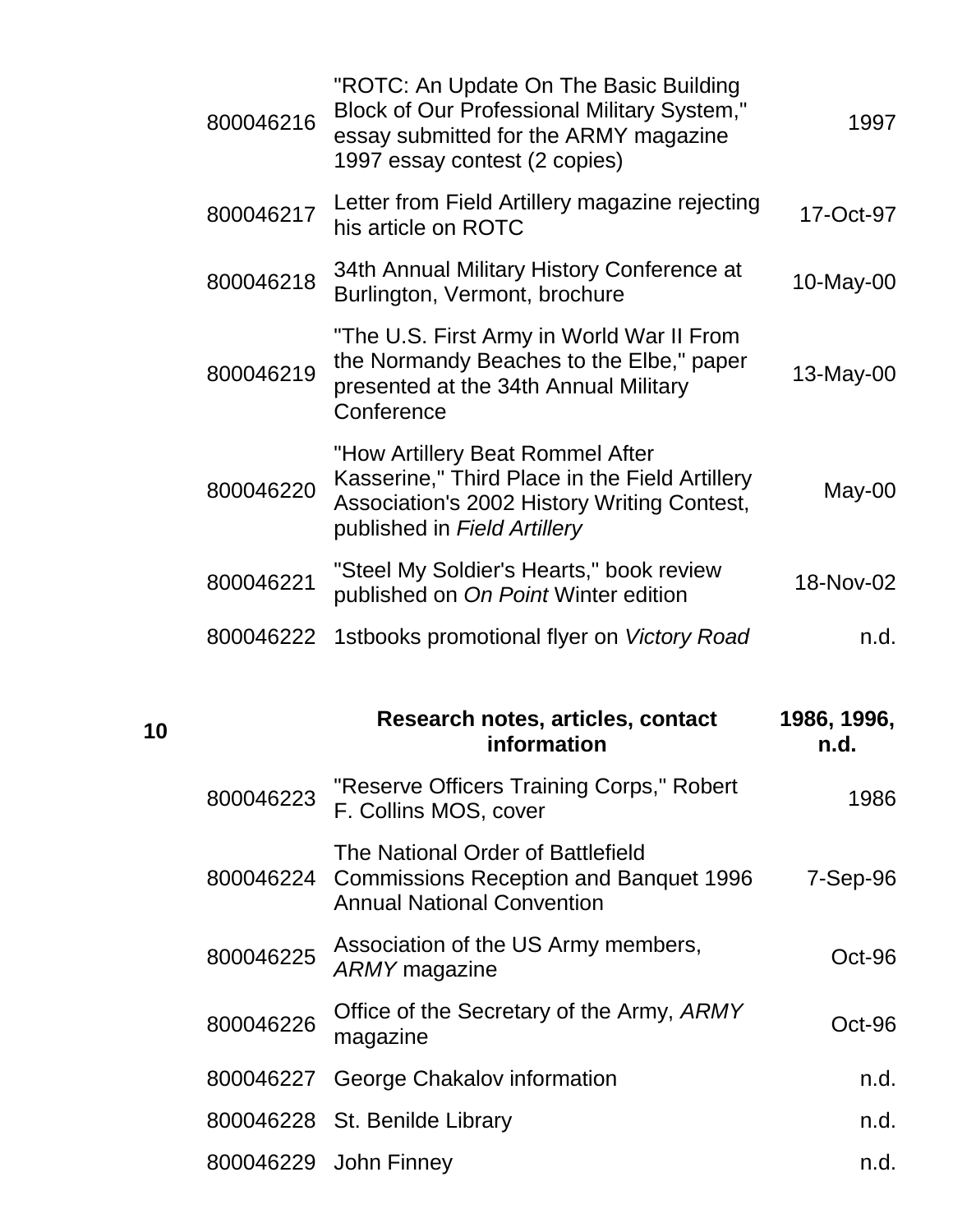| 800046230 CSIS |                                                                    | n.d. |
|----------------|--------------------------------------------------------------------|------|
|                | 800046231 Lucy Moore                                               | n.d. |
|                | 800046232 Denver D. Gray card                                      | n.d. |
|                | 800046233 Major Unit Duty Officers                                 | n.d. |
|                | 800046234 Post-it notes                                            | n.d. |
|                | 800046235 One post-it note                                         | n.d. |
| 800046236 ROTC |                                                                    | n.d. |
|                | 800046237 Business cards' sheet (copy)                             | n.d. |
|                | 800046238 Business cards' sheet (original)                         | n.d. |
|                | 800046239 Contact information sheet                                | n.d. |
|                | 800046240 National Defense Act of 1916                             | n.d. |
|                | 800046241 The Chamberlin, Fort Monroe                              | n.d. |
| 800046242      | Envelope from the Department of the Army                           | n.d. |
| 800046243      | "A Tribute to the American Soldier NMUSA"<br>brochure              | n.d. |
| 800046244      | "Modern Germany: Its History and<br>Civilization, Koppel S. Pinson | n.d. |
| 800046245      | "John C. Garand," Larry Lowenthal, Man at<br>Arms magazine         | n.d. |
|                | 800046246 Editor's Journal                                         | n.d. |
|                | 800046247 Artemus Lamb Gates                                       | n.d. |
|                | 800046248 Robert Abercrombie Lovett                                | n.d. |
| 800046249      | <b>Stephen Edward Stancisko</b>                                    | n.d. |
|                | 800046250 Howard Malcolm Baldridge                                 | n.d. |
|                | 800046251 Frederick Trubee Davison                                 | n.d. |
|                |                                                                    |      |

| <b>Series 2: ROTC Related Materials</b> | 1986-2003, |
|-----------------------------------------|------------|
|                                         | n.d.       |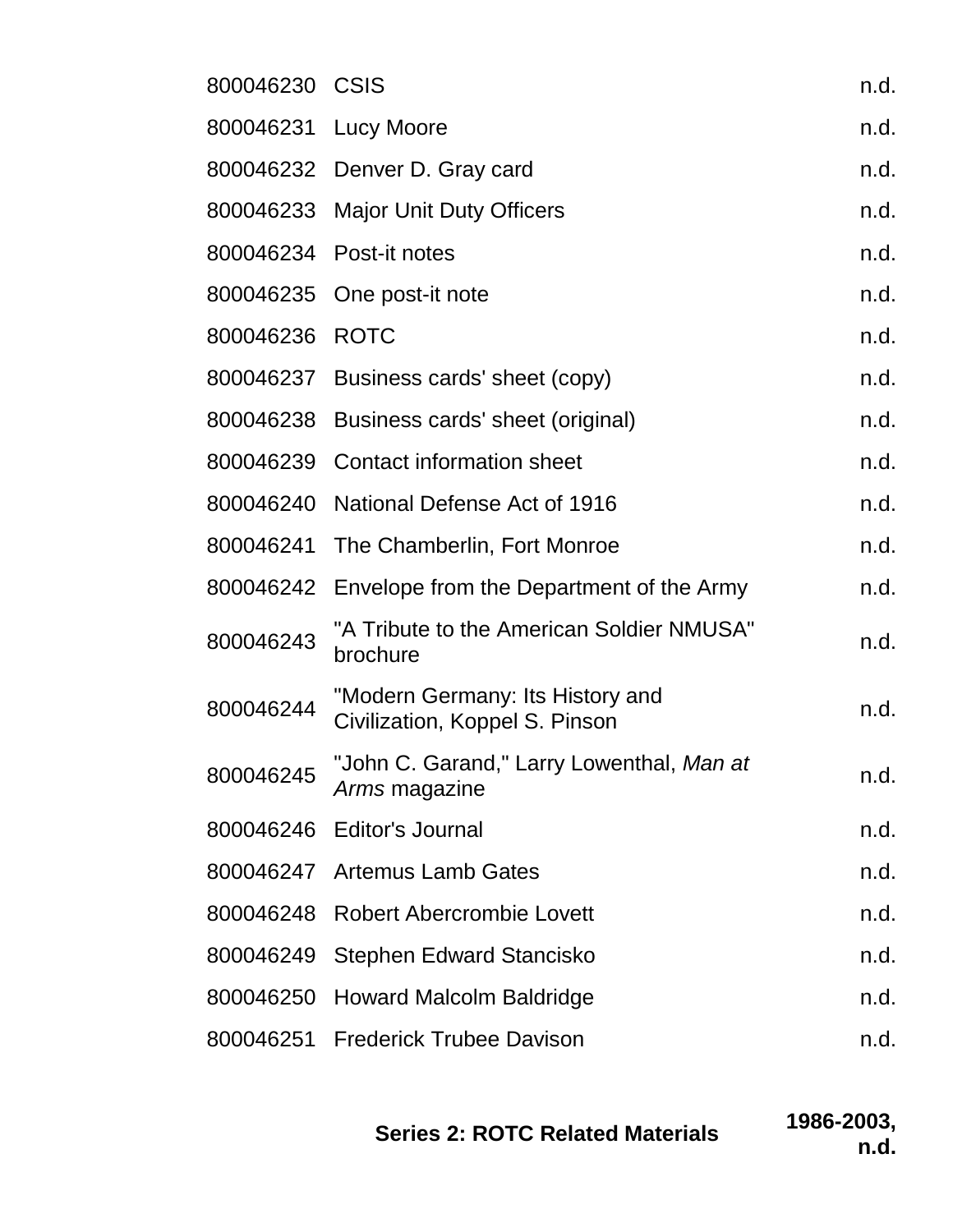| 2 |           | <b>Articles and Presentations</b>                                                                                                | 1997-1998,<br>n.d. |
|---|-----------|----------------------------------------------------------------------------------------------------------------------------------|--------------------|
|   | 800046252 | CSIS A Monthly Review of Key CSIS<br>Events                                                                                      | Mar-97             |
|   | 800046253 | "Professional Military Education: An Asset<br>for Peace and Progress                                                             | Apr-97             |
|   |           | "The Demand for Junior Reserve Officer<br>800046254 Training Corps in American High Schools,"<br>John W. Corbett, Defense Report | <b>Jul-98</b>      |
|   |           | Process of Change to a Capabilities Based<br>800046255 Army: America's Army in Transition, booklet<br><b>Force XXI</b>           | n.d.               |
|   |           | Training and Doctrine 4th Quarter - FY 97<br>800046256 Update, Gen. William W. Hartzog<br><b>Commander Tradoc</b>                | n.d.               |

| $\overline{2}$ |           | <b>AUSA Material</b>                                              | 1996-2000 |
|----------------|-----------|-------------------------------------------------------------------|-----------|
|                | 800046257 | 1996 AUSA Annual Meeting Reservation<br>Form                      | Oct-96    |
|                | 800046258 | 1996 Annual Meeting booklet                                       | Oct-96    |
|                | 800046259 | 1996 AUSA Annual Meeting brochure                                 | Oct-96    |
|                | 800046260 | 1997 AUSA Annual Meeting Reservation<br>Form                      | Oct-97    |
|                |           | 800046261 1997 Annual Meeting booklet                             | Oct-97    |
|                |           | 800046262 1997 AUSA Annual Meeting brochure                       | $Oct-97$  |
|                | 800046263 | 1999 AUSA Annual Meeting Program<br><b>Highlights</b>             | Oct-99    |
|                | 800046264 | "The Halls made it better," Jimmie W.<br><b>Spencer AUSA News</b> | Jul-00    |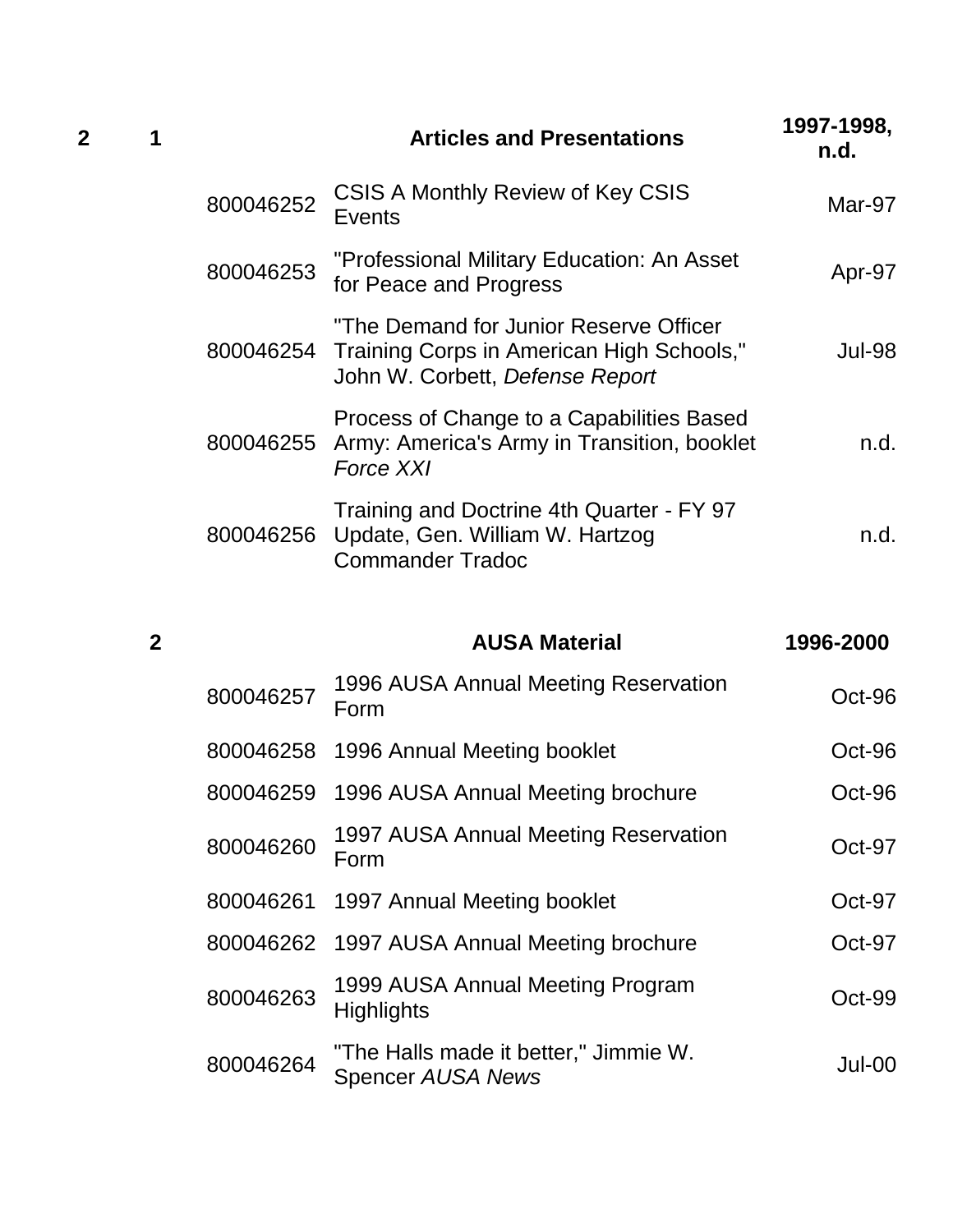| 3 |           | <b>ROTC Clippings</b>                                                                                                        | 1988-2003,<br>n.d. |
|---|-----------|------------------------------------------------------------------------------------------------------------------------------|--------------------|
|   | 800046265 | "Six graduates of ROTC program<br>commissioned on May 28," Weekly Bulletin<br>and Calendar                                   | $12$ -Jun          |
|   | 800046266 | "ROTC graduates," Weekly Bulletin and<br>Calendar                                                                            | 11-Jul-88          |
|   | 800046267 | "ROTC Regains Respect on Campuses As<br>Graduates Fare Well in Workplace," Jill M.<br><b>Bullock The Wall Street Journal</b> | 11-Sep-89          |
|   | 800046268 | "After a Long History at Yale, ROTC for the<br>Few and Proud," Alex Emery Yale Daily<br><b>News</b>                          | 15-Sep-89          |
|   | 800046269 | "Letters to the Editors," Yale Daily News                                                                                    | 29-Sep-89          |
|   | 800046270 | "ROTC Hopes for a Return to Campus,"<br>Meredith Hobbs Yale Daily News                                                       | 2-Oct-89           |
|   | 800046271 | Ad for the Army ROTC                                                                                                         | 30-Oct-89          |
|   | 800046272 | "ROTC Remains Subject of Student<br>Controversy," Meredith Hobbs Yale Daily<br><b>News</b>                                   | 30-Oct-89          |
|   | 800046273 | "In Rare Vote, Faculty To Decide on<br>R.O.T.C.," The New York Times                                                         | 3-Dec-89           |
|   | 800046274 | "ROTC: Debate it, But Don't Damn It,"<br><b>Helen Harris</b>                                                                 | $6$ -Feb-90        |
|   |           | 800046275 45w Class Yale                                                                                                     | Mar-90             |
|   | 800046276 | "R.O.T.C. Under Siege for Ousting<br>Homosexuals," Jane Gross The New York<br><b>Times</b>                                   | 6-May-90           |
|   |           | 800046277 "Faces of battle," Marc Wortman Yale                                                                               | May-90             |
|   |           | 800046278 45W Class notes, Yale                                                                                              | May-90             |
|   | 800046279 | "College Ask Military to Enlist<br>Homosexuals,"                                                                             | 17-May-90          |
|   | 800046280 | "Gay R.O.T.C. Cadet Keeps Study Fund,"                                                                                       | 21-May-90          |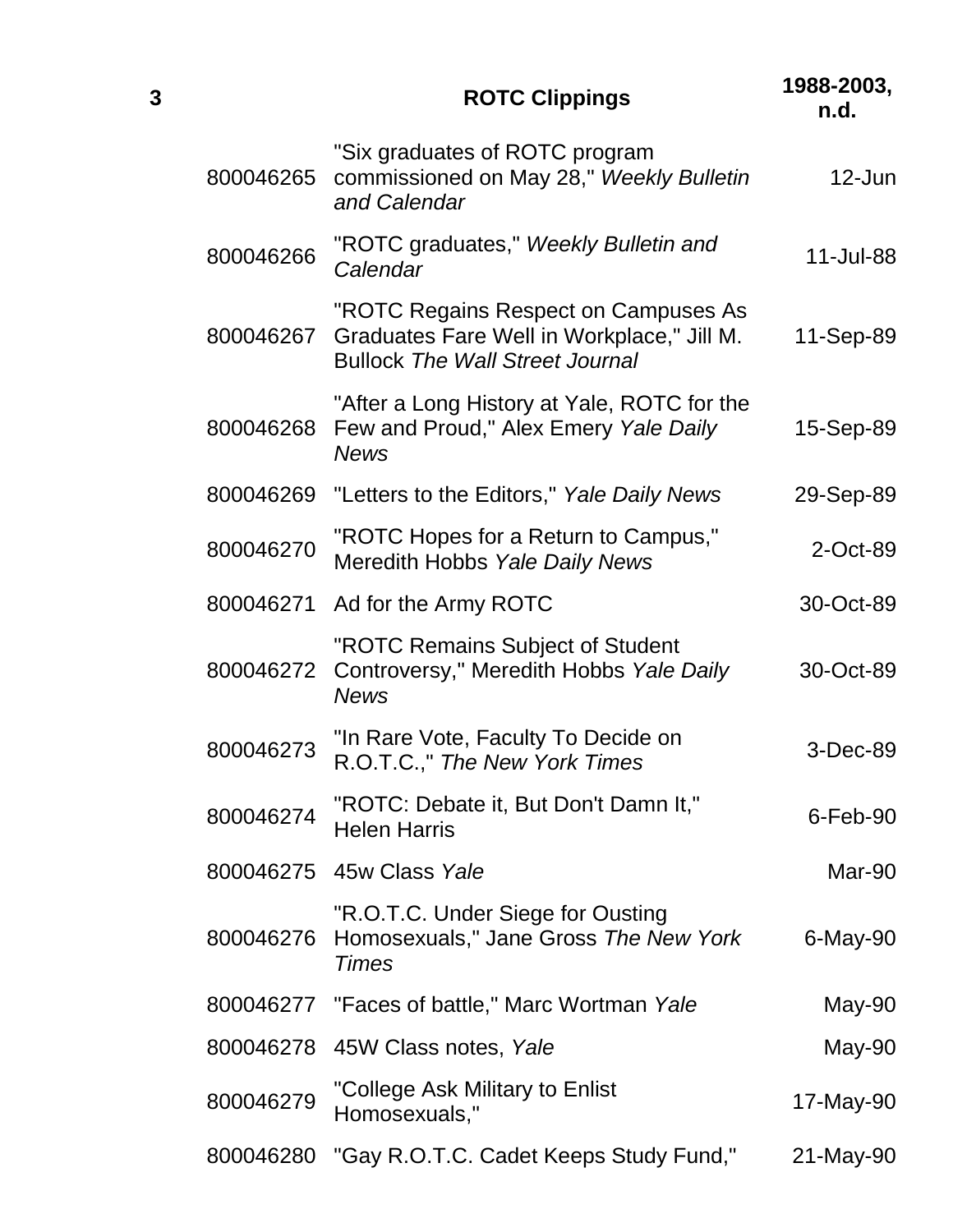| 800046281 | "Harvard Protesting R.O.T.C. Rejection of<br>Homosexuals," Tamar Lewin                                                                                     | 15-Jun-90      |
|-----------|------------------------------------------------------------------------------------------------------------------------------------------------------------|----------------|
| 800046282 | "An Old General Talks of Pride at West<br>Point," James Peron                                                                                              | $1-Jun-90$     |
| 800046283 | "Bialos presenting an assembly memento to<br>secretary of Defense Dick Cheney," Yale                                                                       | Summer<br>1990 |
| 800046284 | "College Feel Impact of Post-Cold War<br><b>Cutbacks As Once-Reviled ROTC Slows</b><br>Output of Officers," Andy Pasztor The Wall<br><b>Street Journal</b> | 17-Jul-90      |
| 800046285 | "An Ultimatum To Open R.O.T.C. To Gay<br>Students," The New York Times                                                                                     | 22-Sep-91      |
| 800046286 | "With Cold War Over, R.O.T.C. Grows More<br>Competitive," The New York Times                                                                               | 22-Dec-93      |
| 800046287 | "Everybody's Corps," Brandon del Pozo<br>The New York Times                                                                                                | 12-Apr-94      |
| 800046288 | "Board Lets R.O.T.C. Remain at<br>Dartmouth," the New York Times                                                                                           | 19-Apr-94      |
| 800046289 | "Chairman of Joint Chiefs Plans to Retire in<br>September," New York Times                                                                                 | 30-Jan-96      |
| 800046290 | "ROTC MacArthur Award," ARMY<br>magazine                                                                                                                   | <b>Jul-96</b>  |
| 800046291 | "Fighting Euphemism and Optimism,"<br><b>Richard Bernstein The New York Times</b>                                                                          | 6-Oct-96       |
| 800046292 | "Crimson Tide," Mark Helprin The Wall<br><b>Street Journal</b>                                                                                             | 17-Mar-97      |
| 800046293 | "Banned ROTC still wins a handful of Yale<br>recruits," Jennifer Arthur Yale Daily News                                                                    | 4-Nov-98       |
| 800046294 | "Pushing the paying envelope," Stan Crock<br><b>Business Week</b>                                                                                          | 8-Mar-99       |
| 800046295 | "1st Squadron, 158th Calvary - A recruiting<br>success," AUSA News                                                                                         | Mar-99         |
| 800046296 | "ROTC cadets may become chapter                                                                                                                            | 1-Mar          |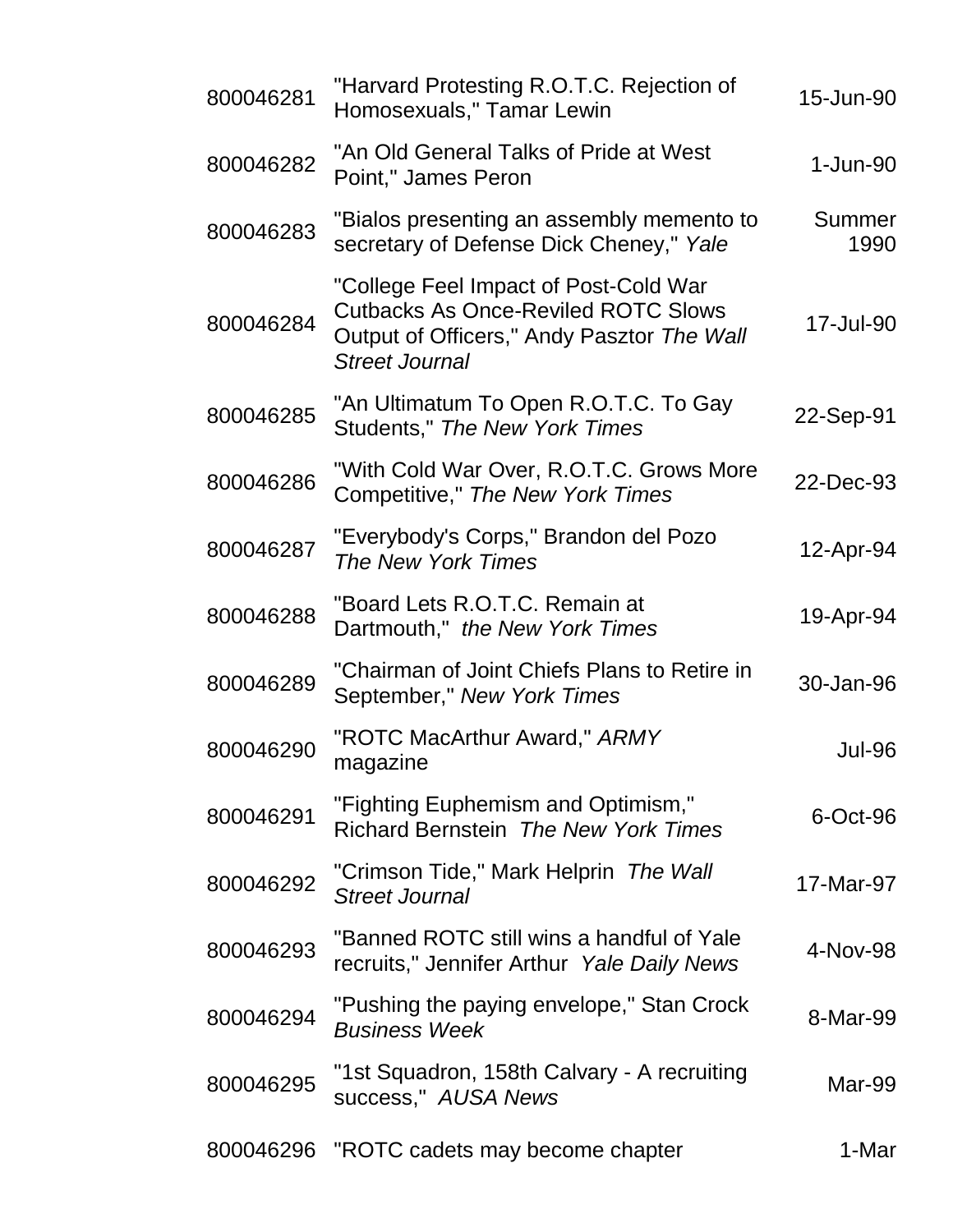members," *AUSA News*

| 800046297 | "A hand from Uncle Sam," Lewis Lord US<br><b>News &amp; World Report</b>                                                   | $6-Sep-99$ |
|-----------|----------------------------------------------------------------------------------------------------------------------------|------------|
| 800046298 | "ROTC's Historical Ups and Downs, Periods<br>of Public Support and Scorn," book review,<br>Gen. Frederick J. Kroesen, ARMY | Jul-00     |
| 800046299 | "War on terrorism inspires a renued sense<br>of purpose in the ROTC," Jacques<br>Steinberg The New York Times              | 21-Sep-01  |
| 800046300 | "Harvard alumni urge return of ROTC,"                                                                                      | Oct-01     |
| 800046301 | "Junior ROTC Cadets Face Hard Choices,"<br>David Koeppel The New York Times                                                | 11-Nov-01  |
| 800046302 | "We want to select the right people for<br><b>ROTC," AUSA News</b>                                                         | $Oct-02$   |
| 800046303 | "Byrnes assumes TRADOC command,"<br><b>AUSA News</b>                                                                       | 1-Jan      |
| 800046304 | "ROTC makes mission, 1st since 1989,"<br><b>AUSA News</b>                                                                  | 1-Sep      |
| 800046305 | "Scholar, Athlete, Leader: 4 cadets discuss<br>their futures," AUSA News                                                   | $Sep-03$   |
| 800046306 | "Up Close & Personal, Training students to<br>be officers," AUSA News                                                      | $Sep-03$   |
|           | 800046307 Ad for "New York Military Academy,"                                                                              | n.d.       |
| 800046308 | "Instruments of Propaganda: Glenn Miller's<br>Wartime Band," John McDonough                                                | n.d.       |
| 800046309 | "Class and School Alumni," Yale                                                                                            | n.d.       |
| 800046310 | "Yale Should Keep ROTC Off Campus,"<br><b>Yale Daily News</b>                                                              | n.d.       |
| 800046311 | "First Region, U.S. Army ROTC Cadet<br>Command"                                                                            | n.d.       |
| 800046312 | "Cadets at Summer Training Camps<br><b>Angered by Protests Against ROTC</b>                                                | n.d.       |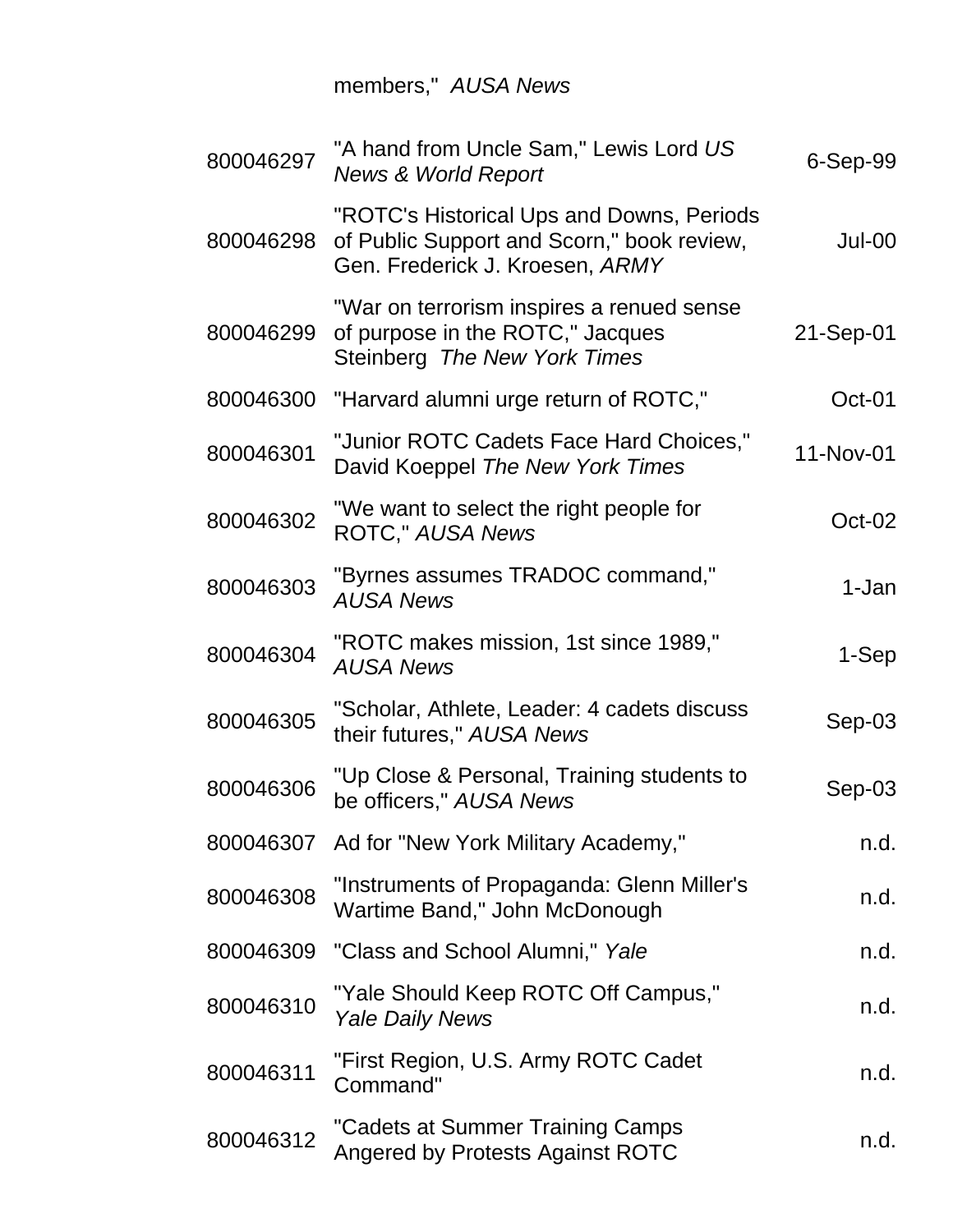| 800046313 "Army Plans to End R.O.T.C. at 50 Schools"      | n.d. |
|-----------------------------------------------------------|------|
| 800046314 "Army Plans to Cut ROTC At 50 U.S.<br>Colleges" | n.d. |
| 800046315 "Ouster Voted For R.O.T.C. In Wisconsin"        | n.d. |
| 800046316 "TRADOC to present multi-media program"         | n.d. |
| 800046317 Ad for the Army ROTC                            | n.d. |
| 800046318 "ROTC a bulwark against militarism"             | n.d. |

| $\boldsymbol{4}$ |           | <b>ROTC brochures and recruitment</b><br>materials I                              | 1986-1995     |
|------------------|-----------|-----------------------------------------------------------------------------------|---------------|
|                  | 800046319 | The Army ROTC Two-Year Program                                                    | <b>Jul-86</b> |
|                  | 800046320 | Basic Facts About Army ROTC                                                       | Dec-87        |
|                  | 800046321 | The Army Rot Scholarship. It pays to go to<br>college and become an officer       | Dec-87        |
|                  | 800046322 | Army ROTC Scholarships. It pays to go to<br>college and become and officer        | Oct-88        |
|                  | 800046323 | Basic Facts About Army ROTC, two (2)<br>copies                                    | Dec-88        |
|                  | 800046324 | Today's Army: Money for College.<br>Experience for Life.                          | <b>Nov-90</b> |
|                  | 800046325 | The Path of Leadership. Your future as an<br>army officer.                        | Jan-91        |
|                  | 800046326 | Army Science and Engineering. Shaping<br>the Course of the Future, two (2) copies | <b>Nov-91</b> |
|                  | 800046327 | The Facts About Army ROTC                                                         | <b>Nov-91</b> |
|                  | 800046328 | Build Yourself a Future Worth Working For.<br>Army Reserve.                       | Aug-92        |
|                  | 800046329 | The Army ROTC Two-Year Program                                                    | <b>Nov-92</b> |
|                  | 800046330 | Preparing for a Lifetime of Success, two (2)<br>copies                            | Oct-93        |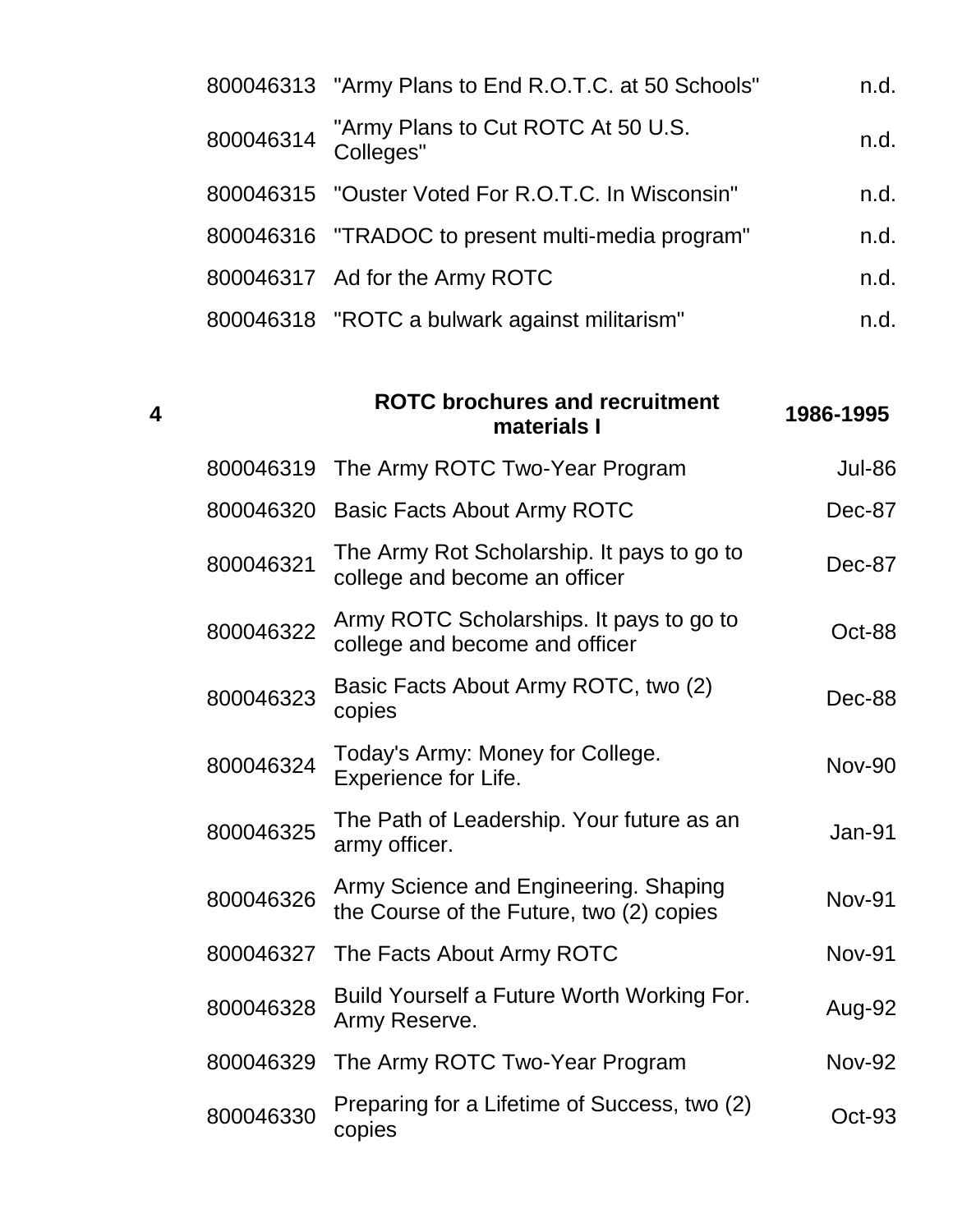| 800046331 | Letter from Cpt. Zinser with information<br>about the U.S. Navy                                      | 8-Oct-93  |
|-----------|------------------------------------------------------------------------------------------------------|-----------|
| 800046332 | Letter from Col. Myers with information<br>about the U.S. Army                                       | 12-Oct-93 |
| 800046333 | Letter from Lt. Col. Gately with information<br>about the Army ROTC                                  | 14-Oct-93 |
| 800046334 | Letter from Lt. Col. Gately with information<br>about the Army ROTC                                  | 29-Oct-93 |
| 800046335 | Letter from Lt. Col. Gately with information<br>about the Army ROTC                                  | Apr-94    |
| 800046336 | Letter to Lt. Col. Gately explaining that<br>Baldridge would like to continue in his<br>mailing list | 17-Jun-94 |
|           | 800046337 Army ROTC Green to Gold                                                                    | Sep-94    |
| 800046338 | Air Force ROTC Scholarships For College<br><b>Students</b>                                           | Aug-95    |
|           |                                                                                                      |           |

#### **5**

# **ROTC brochures and recruitment materials II n.d.**

| 800046339 | To find more about the opportunities<br>available through Army ROTC               | n.d. |
|-----------|-----------------------------------------------------------------------------------|------|
| 800046340 | We've Raised the Amount You Can Earn<br><b>For College</b>                        | n.d. |
| 800046341 | Facts About the Army ROTC Program                                                 | n.d. |
| 800046342 | <b>Marines: Officer Commissioning Programs</b><br>And Career Jobs, two (2) copies | n.d. |
|           | 800046343 Marines: Judge Advocate, two (2) copies                                 | n.d. |
| 800046344 | Air Force ROTC And Your Future, two (2)<br>copies                                 | n.d. |
| 800046345 | Marines: A Few Seats Available, two (2)<br>copies                                 | n.d. |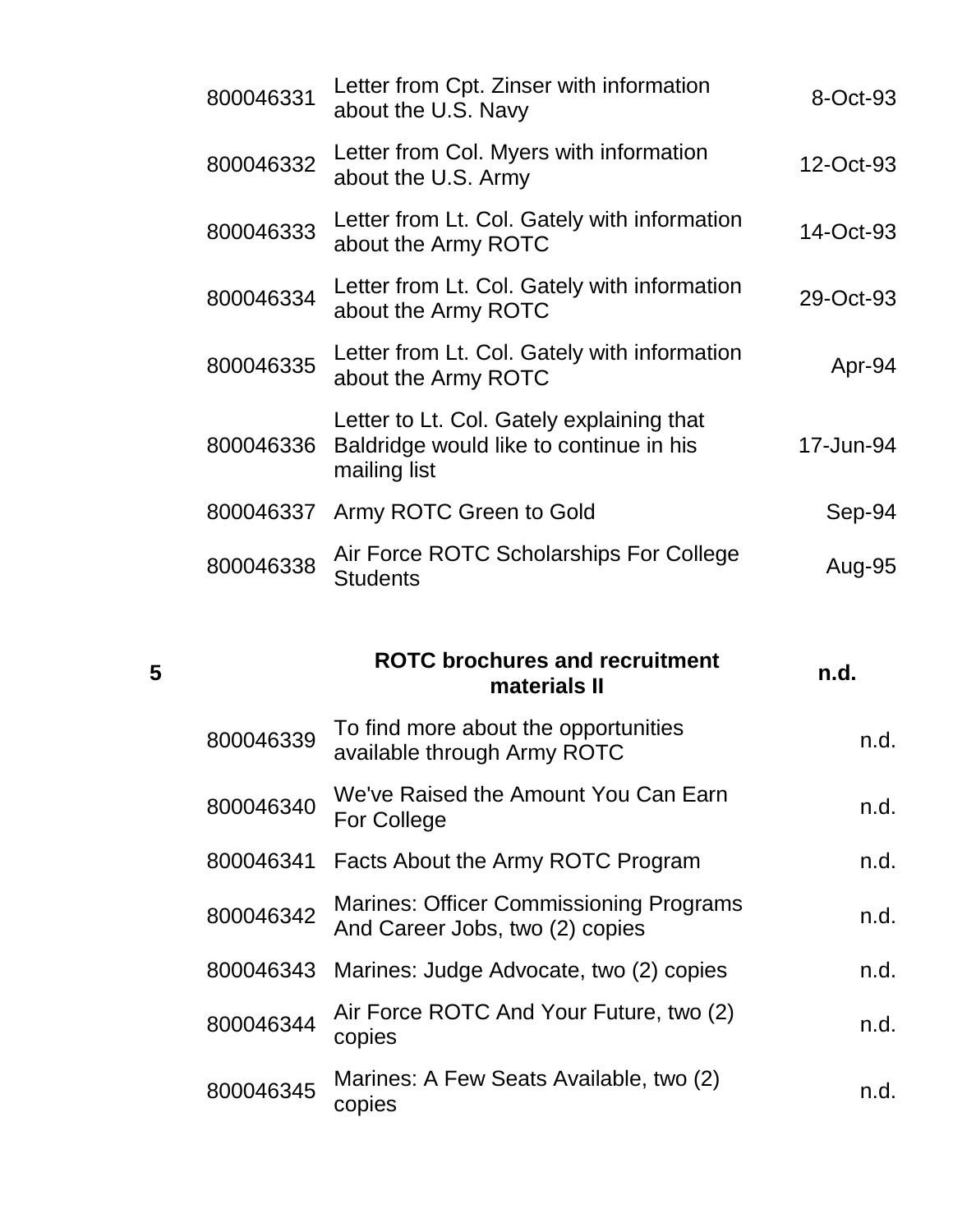| 800046346 | Air Force ROTC Scholarships for Medical<br>and Nursing Students, two (2) copies | n.d. |
|-----------|---------------------------------------------------------------------------------|------|
|           | 800046347 Today's Navy                                                          | n.d. |
|           | 800046348 As an Officer of Marines                                              | n.d. |

| 6 |           | <b>ROTC Universities</b>                                                                                         | 1986-2001,<br>n.d. |
|---|-----------|------------------------------------------------------------------------------------------------------------------|--------------------|
|   | 800046349 | Letter from Princeton University with<br>information about Army ROTC                                             | 13-Sep-88          |
|   | 800046350 | <b>Fishburne Military School folder</b>                                                                          | n.d.               |
|   | 800046351 | <b>Fishburne Welcoming Flyer</b>                                                                                 | n.d.               |
|   | 800046352 | <b>Fishburne Summer Session Pamphlet</b>                                                                         | <b>Jun-96</b>      |
|   | 800046353 | <b>Fishburne Supplement to the Catalog</b>                                                                       | 1996-1997          |
|   | 800046354 | <b>Fishburne Director of Admissions, Doris</b><br>McCormick Brown, business card                                 | n.d.               |
|   | 800046355 | <b>Yale University ROTC folder</b>                                                                               | n.d.               |
|   | 800046356 | Greetings and Remarks by Benno C.<br>Schmidt Jr. at the Dinner Commemorating<br>The First Yale Unit              | 24-Mar-86          |
|   |           | 800046357 Yale University ROTC Program                                                                           | 23-Apr-96          |
|   |           | 800046358 The First Yale Unit                                                                                    | n.d.               |
|   | 800046359 | Yale University Information on ROTC and<br>Military Educational Assistance Programs,<br>two $(2)$ copies         | <b>Jul-96</b>      |
|   | 800046360 | <b>Yale University ROTC and Military</b><br><b>Educational Assistance Program</b><br>Information, two (2) copies | 2001               |
|   | 800046361 | Air Force ROTC Detachment 115 University<br>of Connecticut, two (2) copies                                       | n.d.               |
|   | 800046362 | Norwich: Call 1-800-468-NORWICH<br>brochure                                                                      | n.d.               |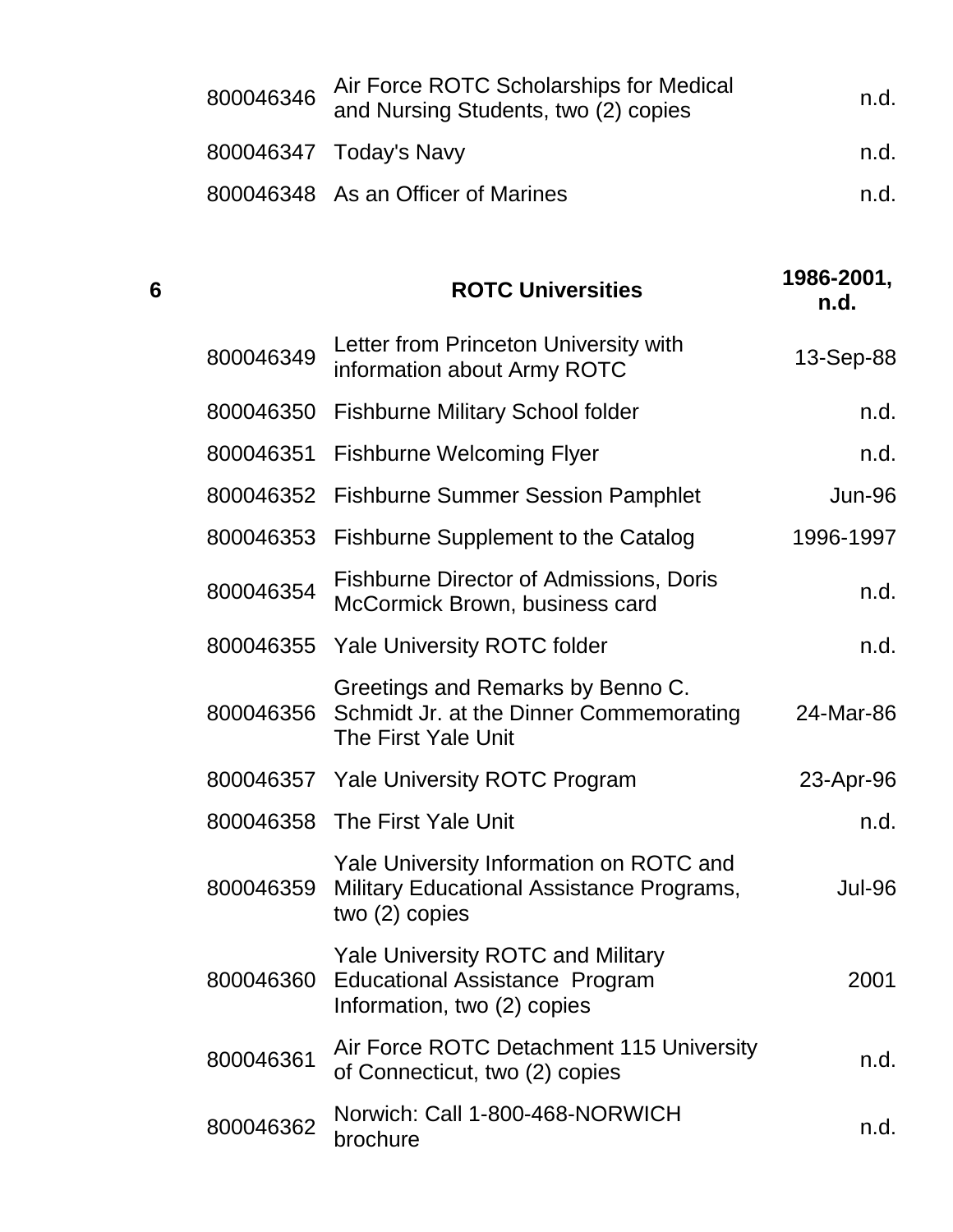|           | 800046363 Norwich: Athletics brochure          | n.d. |
|-----------|------------------------------------------------|------|
|           | 800046364 Hot career tracks that Norwich has   | n.d. |
|           | 800046365 Norwich: Financial Aid               | n.d. |
|           | 800046366 Norwich University brochure          | n.d. |
| 800046367 | Corps of Cadets Norwich University<br>brochure | n.d. |
|           |                                                |      |

|           | <b>Cadet Command</b>                                                                      | 1987-1997    |
|-----------|-------------------------------------------------------------------------------------------|--------------|
| 800046368 | Introducing U.S. Army ROTC Cadet<br>Command                                               | 15-May-87    |
| 800046369 | Becoming an Officer: Cadet Command's<br>Guide to Earning a Commission in the U.S.<br>Army | $1 - Jan-89$ |
| 800046370 | Policy Memorandum 21, Cadet Command<br><b>Family Support</b>                              | $3 - Jan-97$ |
| 800046371 | <b>Fact Sheet, Distribution of Sexual</b><br><b>Harassment Chain Teaching Materials</b>   | 4-Feb-97     |
| 800046372 | Fact Sheet, GoldQUEST Management<br><b>System</b>                                         | $6$ -Feb-97  |
| 800046373 | U.S. Army Cadet Command Commander's<br><b>Winter Conference</b>                           | 19-Feb-97    |

| 3 |           | <b>Junior ROTC Units' List</b>                                   | 1994-1999 |
|---|-----------|------------------------------------------------------------------|-----------|
|   |           | 800046374 Directory of Junior ROTC Units SY 1994-                | 1994      |
|   |           | 800046375 High School Enrollment Report School Year<br>1996-1997 | 1996      |
|   | 800046376 | Army Junior ROTC Program, Schools by<br><b>State</b>             | 17-Apr-97 |
|   |           |                                                                  |           |

| 1994-1997 |
|-----------|
|           |